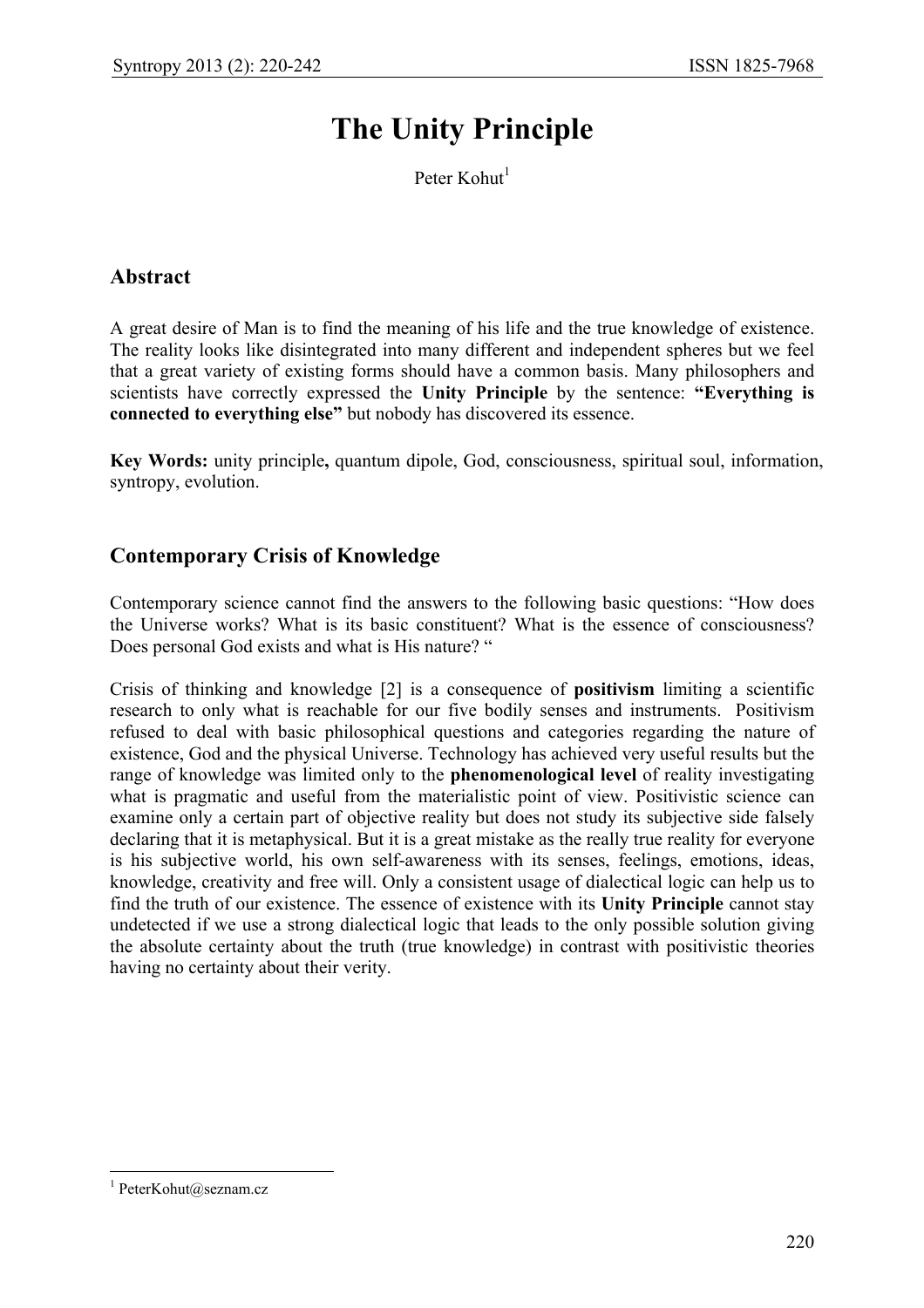### **The Unity Principle - Quantum Dipole as a Basic Constituent of Everything**

At the **highest level of abstraction** we can say that something "is", but this **"something"** is nothing until we say that there is **"something else"** towards which "something" defines itself as a difference. Something "+" and something else "-" are not two independent entities but **two opposites of the same "one"**. These opposite poles are in a dynamic mutual relation attraction and repulsion manifested as **pulsation – vibration – oscillation**. "Something" excludes its opposite pole – "something else" by repulsion. But at the same time both opposites remain connected together thanks to their attraction. Thanks to repulsion and attraction, opposites remain in a unity (mutual relation) that cannot be broken. A bipolar "one" as a self-repulsion and self-attraction of its opposite poles represents the **elementary quantum connection (relation) (+/-)** or **elementary quantum dipole (+/-)**, which is in permanent motion thanks to attraction and repulsion of its opposite poles. **Repulsion and attraction** are two faces of the coin and the source of **motion = energy**. The elementary quantum dipole (connection) **(+/-)** is a basic elementary constituent of existence (matter, energy, space, information, consciousness). Everything is built of elementary quantum connections (dipoles), where every "+" is connected to all "-", so everything is connected to everything else.

Schematic representation of a quantum dipole:

**+ -**

The **dialectic relation between the whole and the part** means that the whole "one" differs and divides itself into parts (many "ones") in such a way that every part is connected to the whole, what means that every part is connected to all rest parts of the whole. As all connections are also parts so all parts are connections – relations, quantum dipole networks, too. The dialectical separation of the part out of the whole (space, universe) means its separation out of every part of the whole. Such separation means the creation of its connections to every part of the whole and it is possible only if the whole and every part consist of elementary bipolar connections (quantum dipoles  $(+/-)$ ). The quantum dipole  $(+/-)$ so represents the elementary structural unit of the Universe (space, matter, energy, information, consciousness). Every "+" pole is connected to all "–" poles of the Universe and reciprocally. **Everything is connected to everything.** Every separated part is connected to all parts of the Universe. The principle of universal connection of everything to everything creates the general Unity of the physical Universe. This **Unity Principle** is a basic principle for the whole Universe following from its dialectics.

The Universe as a whole differentiates itself in such a way that every new positive pole "+" is expelled from all existing negative poles "-" and every new "-" is expelled from all existing "+". This means that every positive pole "+" is connected to all negative ones "-", and reciprocally, every "-" is connected to all "+" of the Universe. So, **everything is connected to everything else creating the Unity Principle of existence**. Internal differentiation of the Universe, its plurality generation and structuration, means its cosmic expansion. Quantum connection - dipole  $(+/-)$  can exist as a free light (photon) or be bound in particles like electrons and protons. Quantum connection - dipole  $(+/-)$  is a quantum of energy, which everything is made of. **The Universe is a network of elementary quantum dipoles (+/-) where every "+" is connected to all "-".**

**Every elementary connection +/- (quantum dipole, photon) is an elementary quantum of matter-energy, space, information and consciousness. Everything, including our spiritual souls, is made of elementary quantum dipoles (connections).**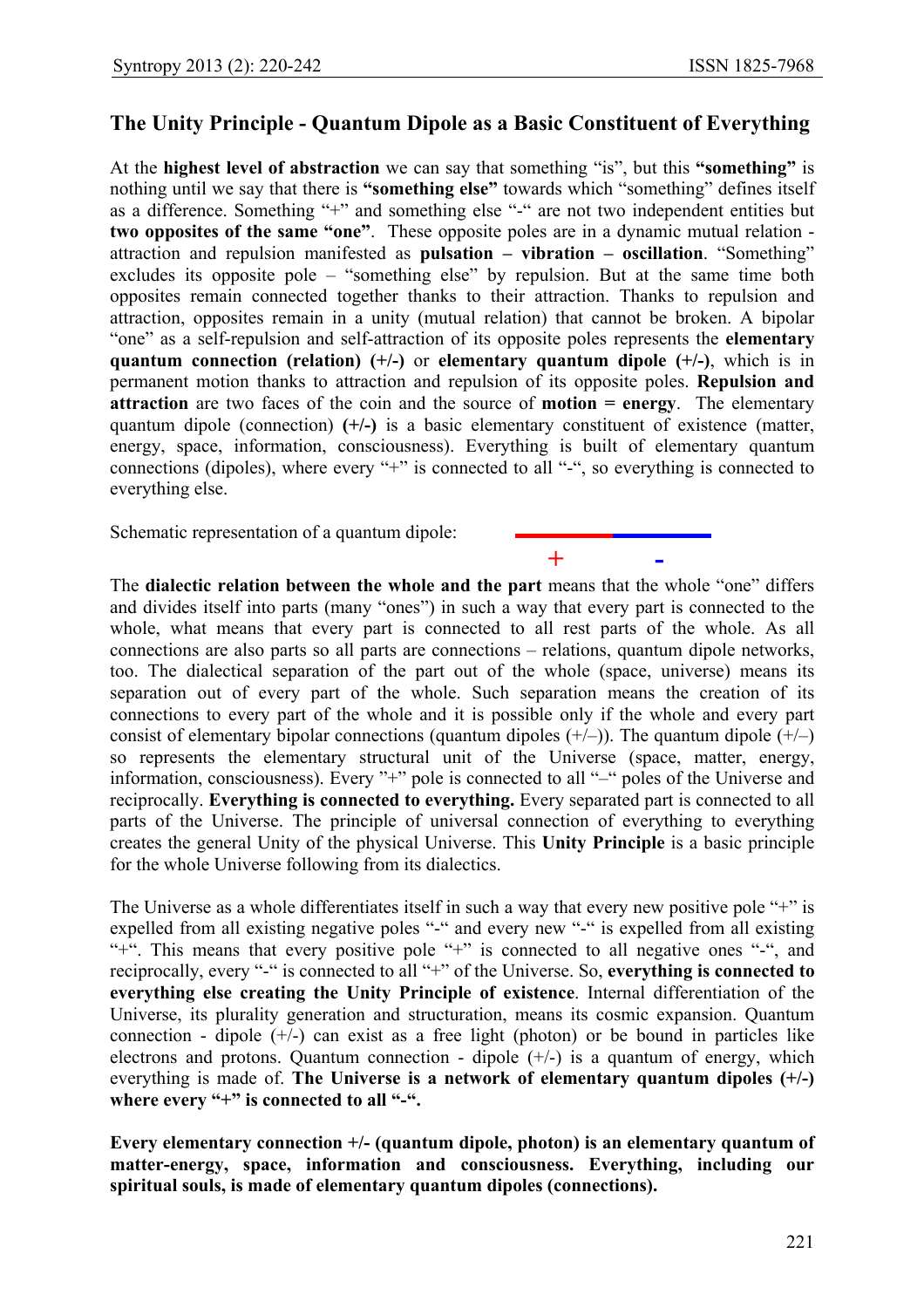Look at the scheme of a particle (neutron) compound of three '<sup>+</sup>' and three '<sup>-'</sup> poles with nine internal connections (quantum dipoles) and indication of external connections:



Any particle or physical object is defined by quantum dipoles creating its internal structure as well as external quantum dipoles connecting the particle (object) to the whole Universe. Some quantum physicists say that it looks like the elementary particle reaches the whole Universe. They are really right, only they cannot say the reason - why?

External quantum connections of any object create its vacuum through which the object is connected (entangled) to all other objects of the Universe. Every object (including our EARTH) drags its own vacuum during its motion. We distinguish the vacuum in atoms, molecules and interstellar spaces. External vacuum quantum connections are much longer than inner connections in objects. It depends on the point of view which of them are external and which are internal. In an atom, internal quantum dipoles create particles (proton, neutron and electron) and their mutual quantum connections create the **atomic vacuum**. In a molecule, internal quantum dipoles create atoms and mutual quantum connections between atoms create the **molecule vacuum**. Long quantum dipoles connecting celestial bodies create the **cosmic vacuum**. A considerable part of cosmic energy is concentrated in these vacuum connections (cosmic vacuum). It is the so-called "dark matter". Vacuum as well as any other form of matter consists of the same quantum dipoles, only their lengths define whether they are parts of material objects (particle, atom, molecule, celestial body) or the vacuum.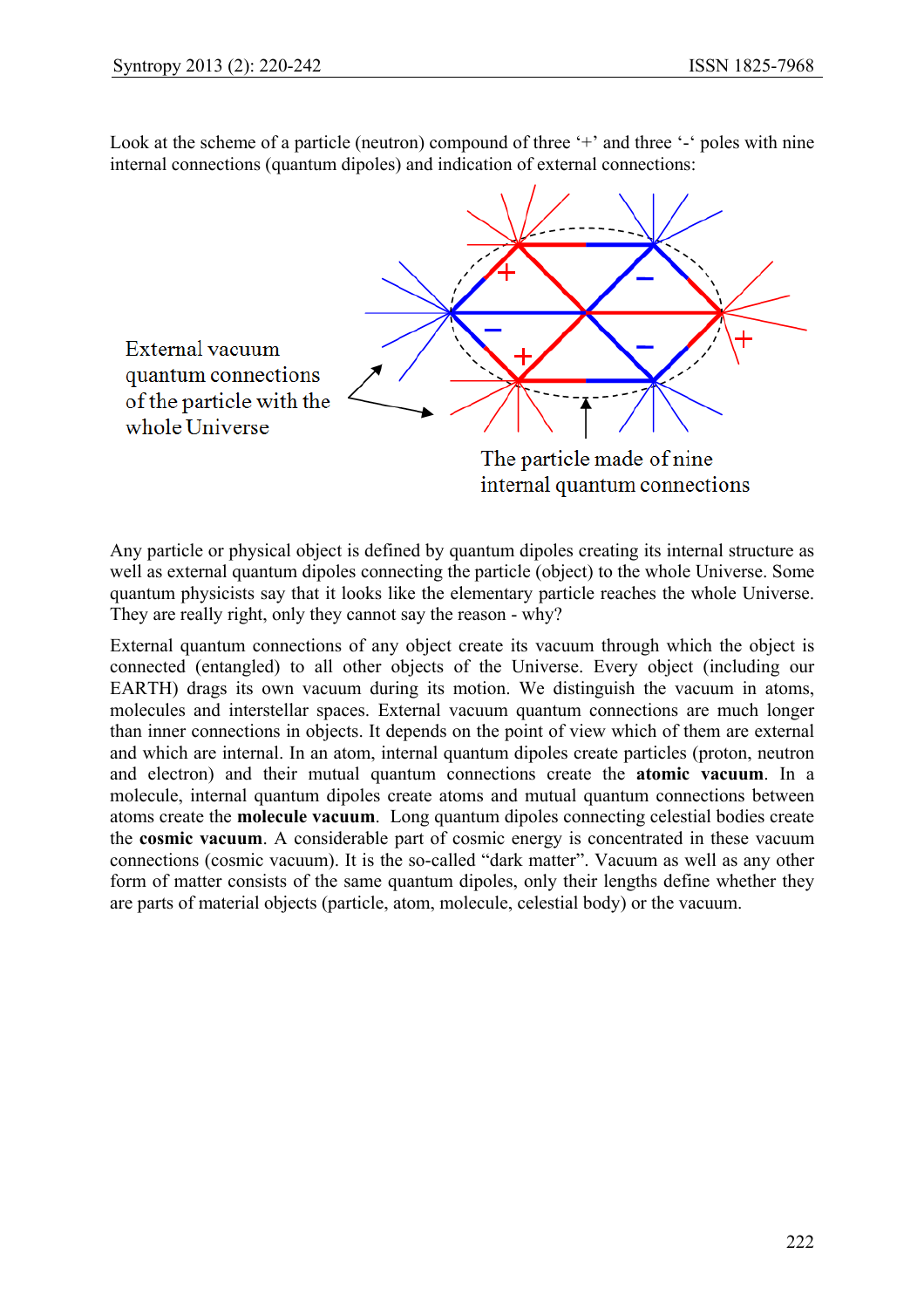### **Localism versus non-localism**

Every elementary quantum dipole is a holder of elementary quantum of space, so the volume of space is given by the number of elementary quantum dipoles. We can imagine a quantum dipole as a balloon representing its space in which two charges of opposite poles are melted:

#### **QUANTUM DIPOLE**



The illustration of a pole and its relations to all opposite poles of the Universe through the quantum connections (dipoles):



**The Universe is a network of non-local connections** and "perceives" all its parts**.** On the other hand every elementary quantum "perceives" the whole Universe. These non-local connections are in radical contradiction with Einstein´s theory of relativity. They not only exist but represent the substance of the Universe. Thus, the principle of universal simultaneity is valid. What is simultaneous in one system is automatically simultaneous in all others.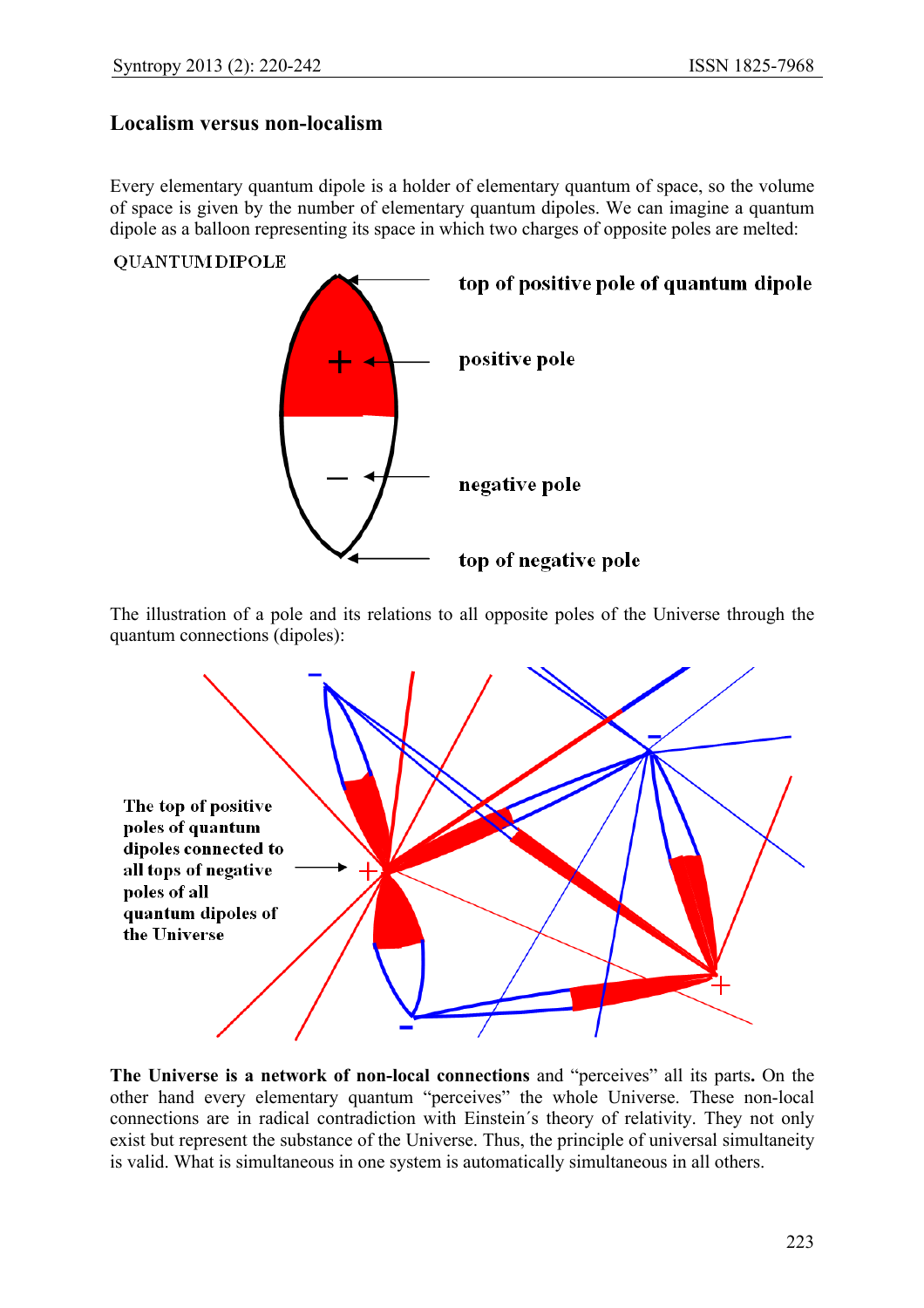Thanks to direct quantum connections, where everything is connected to everything else, the whole Universe represents the Unity, where every part reflects "perceives" all the rest Universe as well as is reflected in it, so the Universe as a whole represents a self-reflecting (self-mirroring) and self-closed Unity of the highest complexity. It means self-consciousness of personal God ("I AM"). **Self-reflection means the life (consciousness).** A very high level of self-reflection (life) creates self-consciousness. The level of self-reflection (life – consciousness) is given by the level of system complexity, the higher the complexity of selfclosed and self-reflecting system – the higher the level of self-reflection (consciousness).

#### **The Universe as a whole in its Unity represents the highest level of complexity with the highest level of self-reflection representing self-consciousness of personal GOD.**

Man with his spiritual soul is a system of very high complexity, so his self-reflection achieves the level of self-consciousness (I am and I will).

A quantum dipole – photon  $(+/-)$  is a basic constituent of which the whole self-reflecting Universe as personal God is created according to His creative Intelligence and Intension (Word) in the process of His creative evolution accompanied by internal structuration – cosmic expansion. The physical Universe represents a direct implementation of divine creative Mind. God is not outside His physical Universe. He is in His Universe in the sense that His Universe is in Him. God is the highest Spirit representing the highest level of selfconsciousness ("I AM" and "I WILL") as His Universe is a structure of the highest complexity where everything is reflected in everything else just directly through elementary quantum connections (dipoles, photons  $(+/-)$ ).

**The Universe in its self-reflecting simultaneous Unity represents the subjectivity of personal GOD creating its objective side by differentiation and structuration (space and time) through which He again reflects to His Unity (subjectivity).**

Personal God represents the "subject-object" relation (dialectics), where His united internal subjective side is manifested through His external objective differentiated one.

#### **Personal GOD is the highest Unity of the highest complexity of the self-closed and selfreflecting system - Universe - made of elementary quantum connections (+/-). Consciousness of personal God is the essence of existence creating His reality from His own energy (Light) consisting of elementary quanta (+/-).**

Without direct non-local quantum connections, where everything is reflected in everything else, the subjectivity of life (consciousness) and spirit (self-consciousness) is impossible because every living subject with its consciousness represents a self-closed unity of high complexity. Through only local interactions the essence of life and consciousness cannot be explained.

The following picture shows two quantum dipoles acting locally by their mutual pressures. They are holders of elementary quanta of space but differ by their lengths. The left one is shorter, stronger having more energy and the right one is weaker, longer with less energy: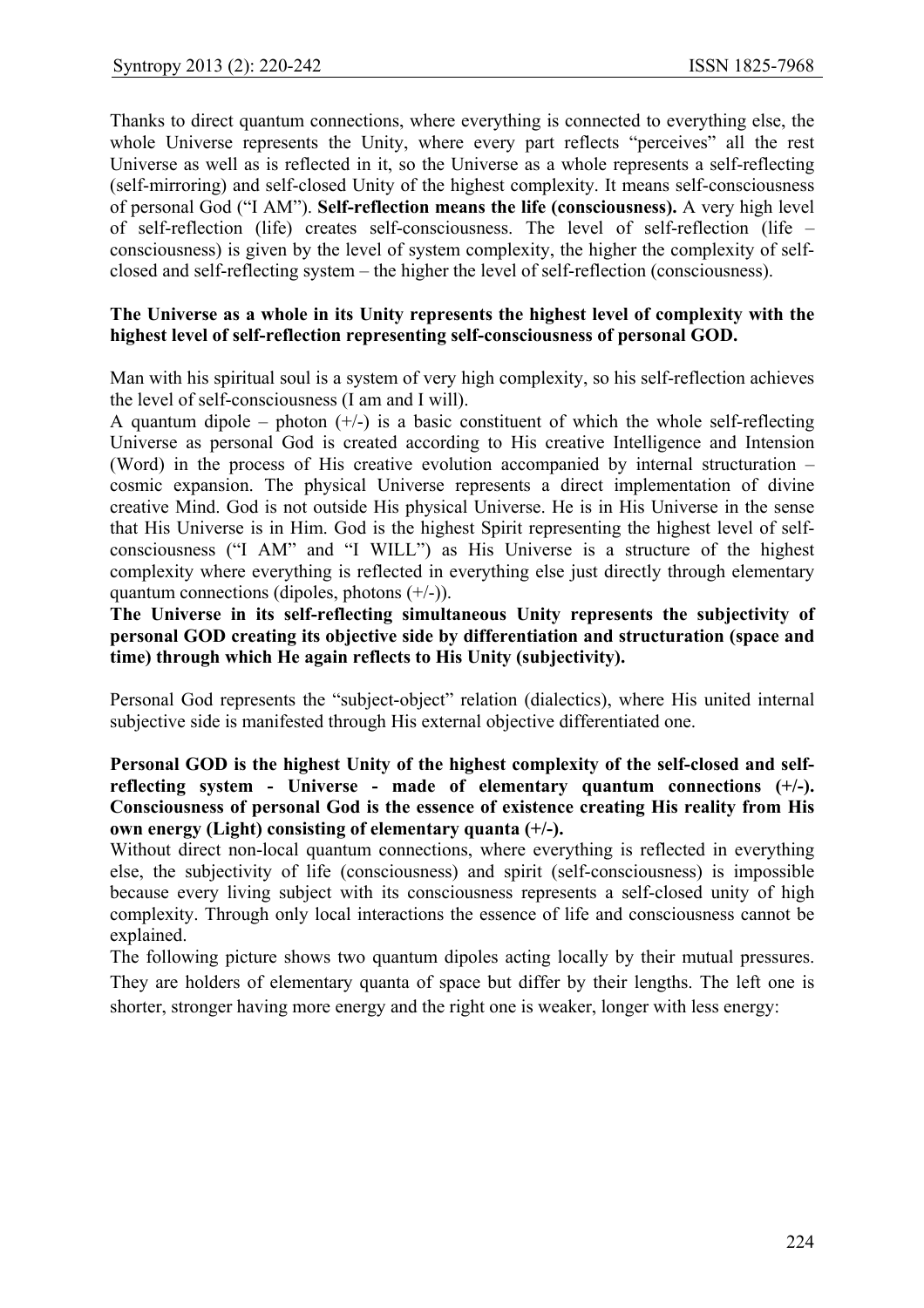

The more energetic and shorter the dipoles are the higher is their mutual local pressure. The multiplication of energy  $\mathbf{e}_i$  by the length **d**<sub>i</sub> gives the same value  $\mathbf{e}_i \mathbf{d}_i$  for every elementary quantum dipole **i**. This value represents the universal law from which Coulomb´s and Newton´s laws follow just directly as shown in detail in my monograph "God and the Universe" and other papers [6]. If the elementary quantum dipole changes its energetic level it also changes its length. By losing a part of its energy it elongates. By its receiving it shortens. Quantum dipoles are in mutual exchanging of their energies as they are in permanent mutual motion.

#### **Energy is a motion or potential for motion as a consequence of attraction and repulsion of quantum dipoles.**

There are only two basic interactions – **local** (mutual repulsive pressure of quantum dipoles through their spaces) and **non-local** (direct elementary quantum connections – dipoles  $(+/-)$ ) and two forces – attraction and repulsion. All known forces like electromagnetic, strong, week and gravitational are their manifestations mediated by quantum connections. It is strange that contemporary theoretical physics is under the pressure of wrong dogma of localism and interprets mistakenly the basic interactions as an exchange of point-like bosons between point-like fermions. So the **Standard Model** of particle physics based on erroneous localism must be replaced by a true description of the micro-world built of quantum dipoles [3]. The same situation is in **cosmology** where **gravity,** based on Einstein´s theory, is explained as a local interaction mediated by gravitational waves or gravitons moving by limited speed of light. But the true gravity acts instantaneously and is mediated by direct vacuum quantum dipoles connecting all celestial bodies mutually and creating the cosmic vacuum as explained in [4], [5], [6]. Cosmic gravity is a consequence of cosmic expansion.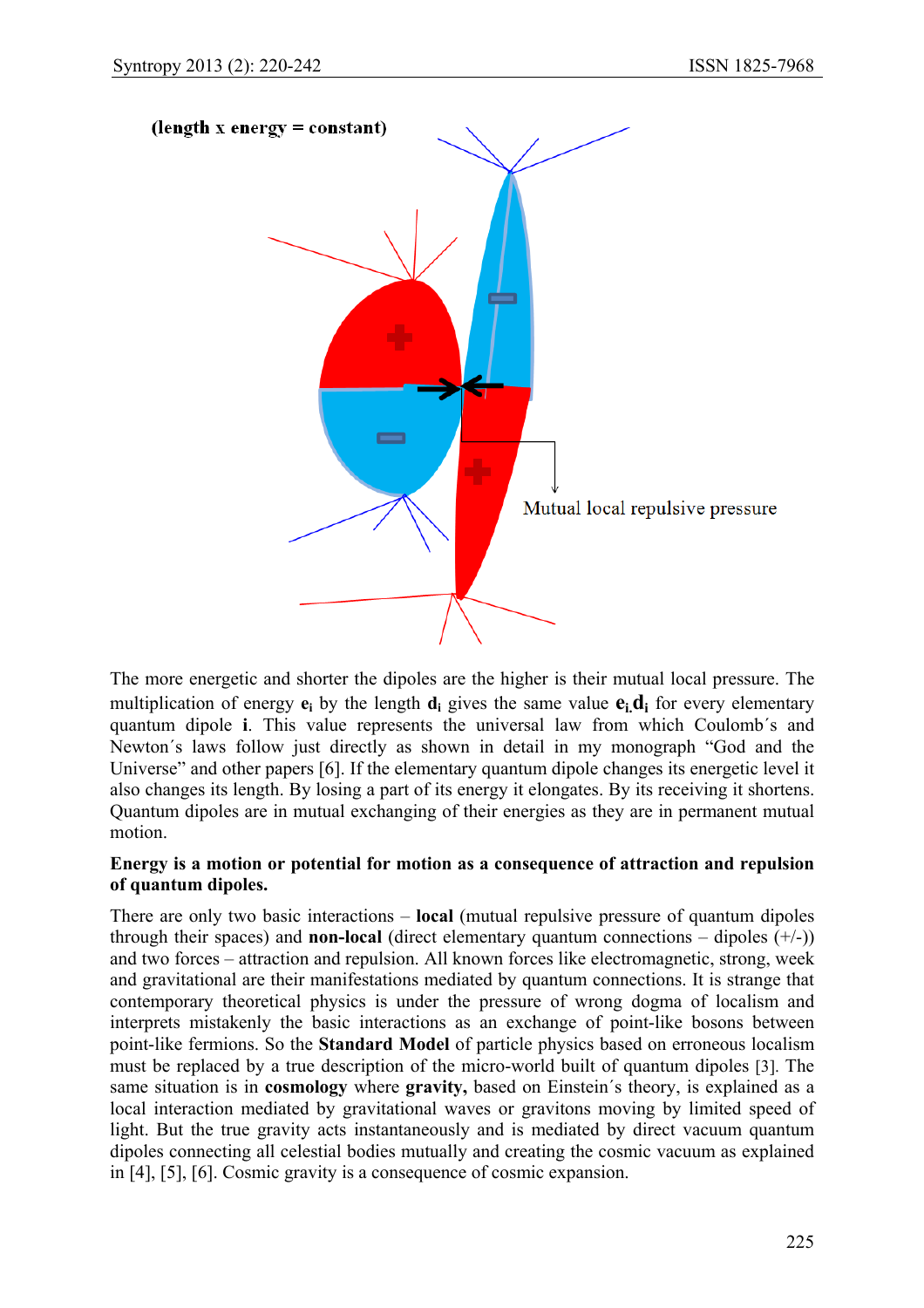Not only theoretical physics but all **positivistic science and philosophy**, including unsuccessful science of consciousness, are based on localism according to which we can deal only with what is reachable for our senses and testable in practise. As local touch interactions between flows coming from outside and our body (eye, ear, skin, tongue and nose) cause our sensual perceptions, we deny the existence of non-local direct connections (interactions). But this is a great mistake as just invisible direct non-local quantum connections (dipoles) unreachable for our senses and instruments represent the true essence of everything and follow naturally and clearly from the dialectical logic reachable for our **Mind**. Positivism refused **dialectical** and accepted only **formal logic**. Positivistic science declares that the reality, unreachable for our senses and instruments, is **metaphysical** and the true science cannot accept it. According to this declaration, contemporary theoretical physics is metaphysical producing realities unreachable for our senses and instruments like virtual bosons, quarks, gluons, gravitons, strings, ten-dimensional spaces, multiverses, babyuniverses, our copies in multiverses, black holes, warm holes, dark energy, realities hidden under the Planck scale and others. Contemporary theoretical physics creates its theories from **irrational** speculations while direct non-local connections (dipoles) follow just directly from **rational** dialectical logic as well as quantum physics known as **entanglement**. Only science based on understanding of direct non-local connections as well as the Unity Principle can be really true. It is time to overreach limitations of atheistic positivistic science and build true fundamentals of science based on dialectical logic and spiritual insight into the reality. This new science can give a true explanation of the essence of our Universe, God, life and our consciousness (spiritual soul). Blind positivistic and materialistic localism cannot do it. Positivism has achieved a high level of irrationalism at present time. Materialism and atheism are blind accepting only a limited physical reality manifested through mechanical local interactions.

# **The Unity Principle and Occam´s Razor**

It is impossible to have a simpler relation than attraction and repulsion of opposites  $(+/-)$ which the whole reality is made of, where every "+" is connected to all "-"and reciprocally. This Unity Principle is the clearest manifestation of Occam´s razor and results just directly from dialectical logic of thinking reflecting the dialectics of existence. The highest complexity of the Universe is created of the highest simplicity of bipolar relations (+/-). Only direct nonlocal connections of everything to everything can allow the existence of life as a selfreflection (consciousness) of very complex self-closed structures - subjects. As everything is reflected in everything else, the whole Universe as a Unity represents a self-reflecting (selfmirroring) system of the highest complexity, it means the self-consciousness of personal God. God creates Himself and His multilevel Universe of basic bipolar relations – quantum dipoles  $(+/-)$ . A free quantum dipole  $(+/-)$  is a quantum of light (photon), so we can say that God. being the Light (energy), creates everything of His own Light (energy). The complexity and universality of objective side of the Universe comes from its Unity - individuality and subjectivity of personal GOD as a "subject-object" relation (dialectics). We do not need to create speculative theories like **"Theory of Everything"** or **"Theory of Unified Field"** but we need to understand deeply the exact and simple mechanism of the **Unity Principle**.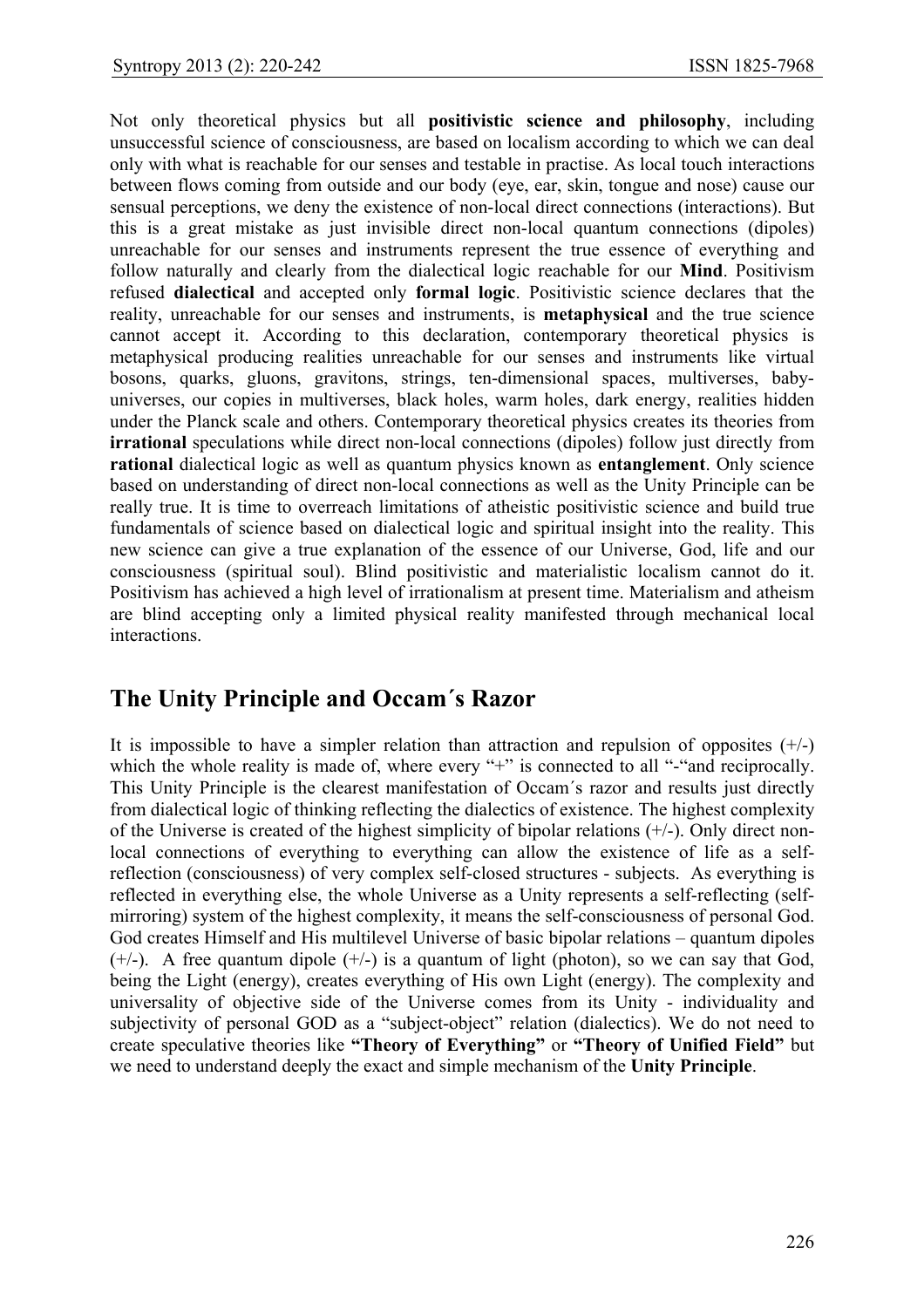#### **We need to know the simple TRUTH!**

*"Someday we'll understand the whole thing as one single marvelous vision that will seem so overwhelmingly simple and beautiful that we may say to each other: 'Oh, how could we have been so stupid for so long? How could it have been otherwise! '"* 

*J. A. Wheeler* 

# **The quantum structure of basic particles**

Elementary particles are not compact corpuscles without internal structure but formations with more or less composite structures of their internal quantum connections (dipoles).

**Photon**  $\gamma$  **(+/-)** made of one oscillating quantum dipole is the simplest particle:



**Photon as a quantum of radiation (light)** is a free elementary quantum dipole  $+/-$ , which thanks to mutual attraction and repulsions of its opposite poles, performs a permanent **oscillation (vibration, pulsation)** manifesting outwards as an **electromagnetic wave** during a flight. This fact is a consistent and factual explanation of the **"wave-particle" duality** of the light as only a bipolar dynamic unity of opposites can result in oscillation (motion, energy) of a photon. Photon is an elementary quantum **oscillator.** Its simplicity allows its perfect oscillation (vibration) in a plane perpendicular to the direction of its flight. As it is a free quantum, it cannot resist its dragging by expanding Universe in a direction perpendicular to its oscillation, so it has no rest mass and its speed expresses the **speed of cosmic expansion**. Such is the nature of the speed of light as one of the basic physical constants unknown until now [7].

#### **PHOTON = FREE OSCILLATING QUANTUM DIPOLE (+/-)**

All other material objects represent bound forms of energy, so their basic constituents are mutually bound quanta of energy made of quantum dipoles  $(+/-)$  = photons. Elementary particles cannot be point-like entities without any internal structure, as their different qualities (charge, spin, amount of mass and energy) can be only the consequence of their different structures made of bipolar relations  $(+/-)$ . They are made of photons (quantum dipoles) bounded in more complicated structures. Particles are neutral if the number of their positive and negative poles equals. Particles with prevalence of positive poles are positively charged (e.g. proton) and with negative ones - negatively charged (e.g. electron).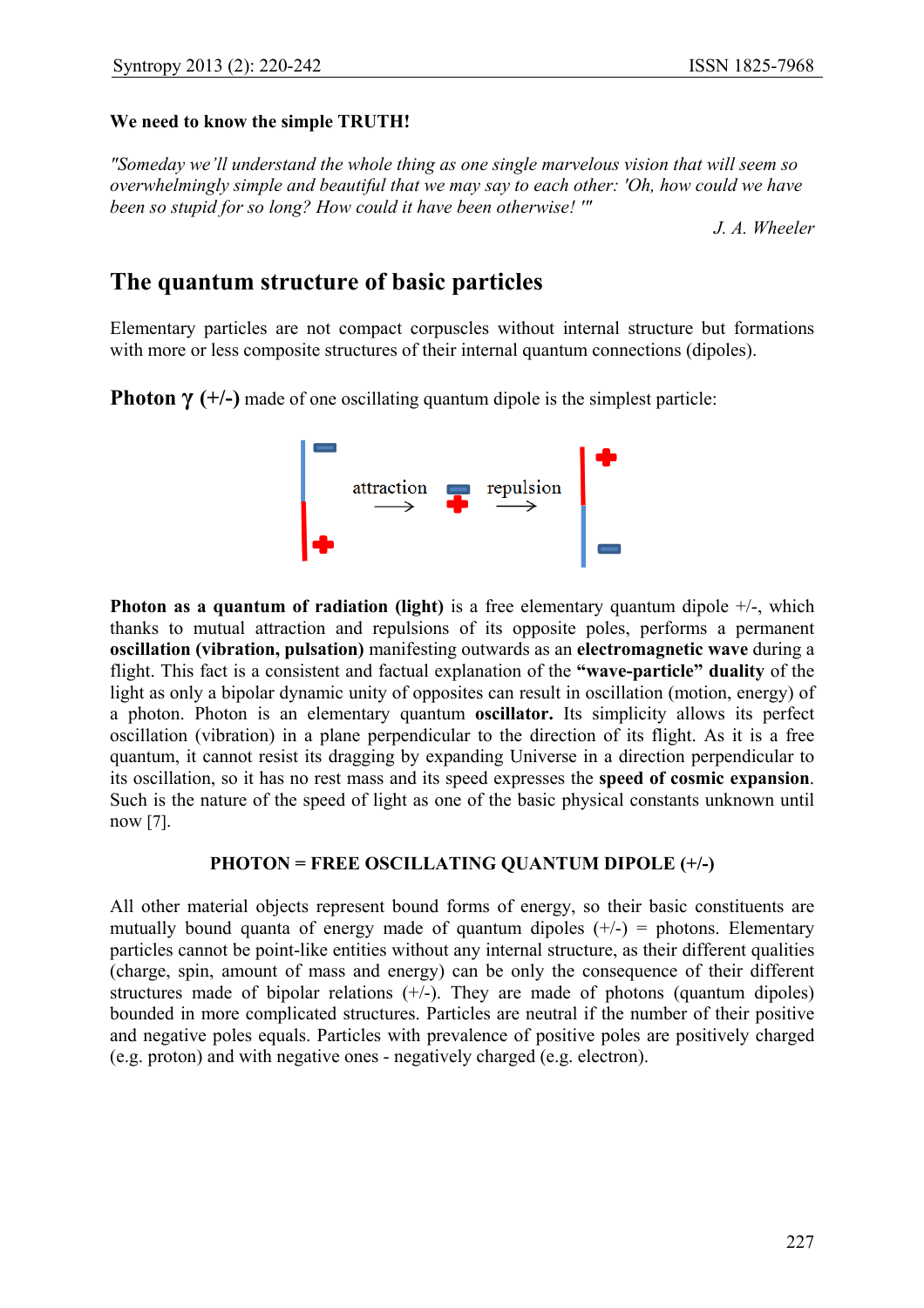**Electron**  $\mathbf{e}^{\mathsf{T}}$  **(+/2-) is made of two quantum dipoles:** 



**Proton**  $p^+(3+/2-)$  is made of six elementary quantum dipoles:



Stable particles oscillate in one line (axis of oscillation) to the one common centre (during attraction). All dipoles of a proton are very energetic (short and strong) so their forces of mutual attraction and repulsion can compensate mutual local repulsive pressures of spaces of quantum dipoles in such a way that the proton is the most stable composite structure. The proton can be destroyed only by its annihilation with an antiproton.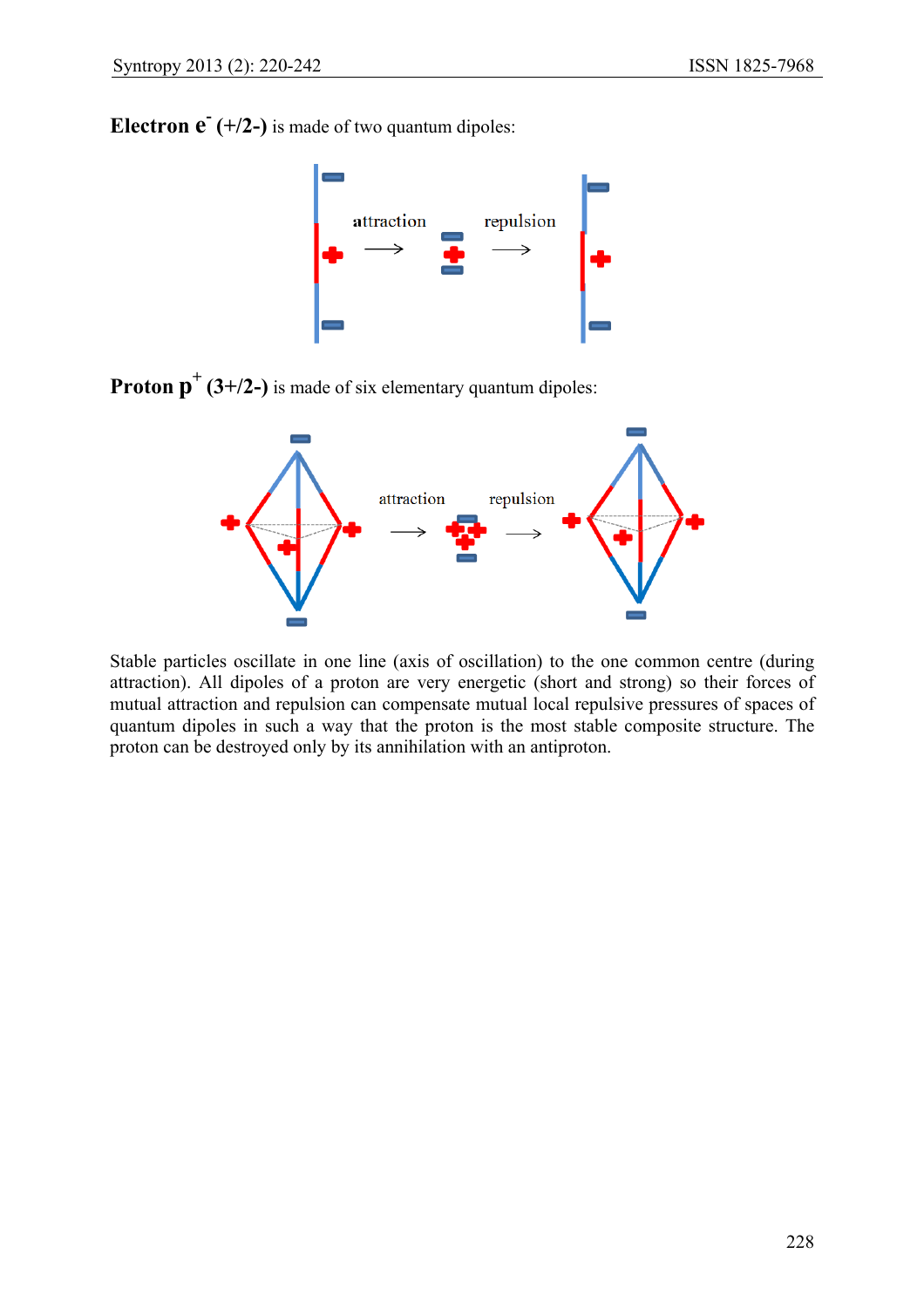**Neutron <b>n** (3+/3-) in its basic state (not excited) is made of nine quantum dipoles:



Inside a neutron we see can the structure of a proton with very short end strong quantum dipoles. One negative pole is connected to three positive opposite poles by much weaker and longer connections, so it can be released from this structure during beta decay.

Photons are able to join with elementary particles (e.g. protons, electrons, neutrons and others) taking them into excited states. So particles can be in their basic states as well as excited ones.

**Neutron n (4+/4-)** in its excited state is made of sixteen quantum dipoles:



The neutron  $(4+/4-)$  in its excited state with sixteen elementary quantum dipoles represents a bound state of a proton  $(3+/2)$  with six elementary quantum dipoles and an electron  $(+/2-)$ with two quantum dipoles. Eight quantum dipoles represent the mutual quantum connections between the proton end electron structures. The neutron is not as stable as a proton as its structure and internal motions are more complicated having more than one centre of oscillation. After its excitation by one photon, it decays into a proton and an electron. All other particles and their mutual interactions are described in detail in my paper [3].

Particles and physical objects do not move "in" a free space-like vacuum, but thanks to their external direct connections, they move "towards" all other parts of the Universe. We do not need any **background** to allow particles to move. All particles, interactions, force fields and the vacuum are created of elementary bipolar quantum connections. As everything is connected to everything else, so every part moves towards all others thanks to their mutual connections. The vacuum consists of elementary quantum connections between particles and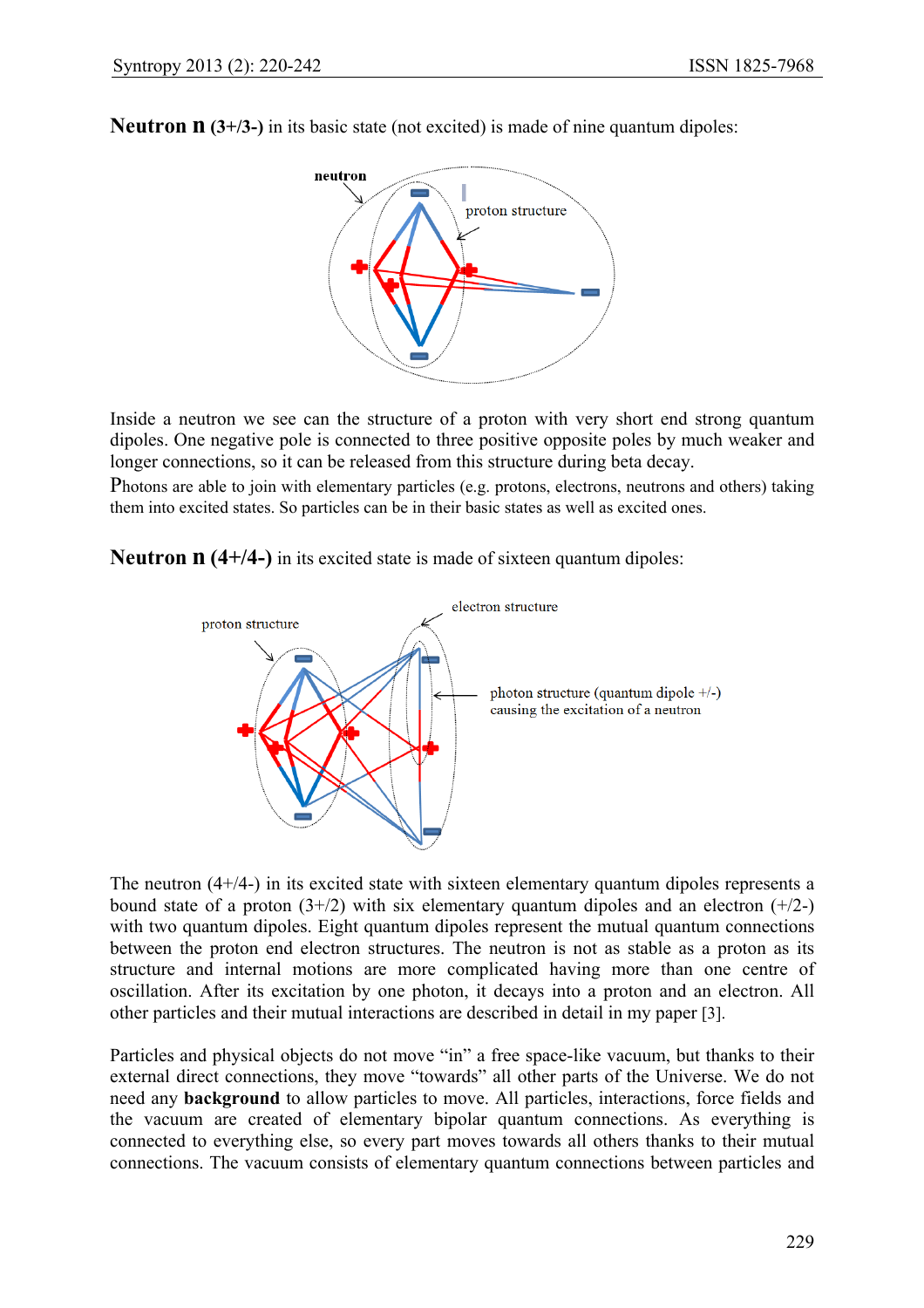physical objects. All interpretational problems of quantum physics follow from its attempt to describe the motions of elementary particles "in" space represented by a coordinate system.

#### **Nothing exists in space as everything creates space! Nothing moves in space as every part moves towards all others thanks to their mutual quantum connections!**

You do not move in space, you move only in relation to all other parts of the Universe thanks to your direct connections to them.

#### **Every elementary quantum dipole (+/-) creates the elementary quantum of space.**

### **Evolution of the Universe, its Space and Time**

The physical Universe is a limit of "something = God" thanks to which it curves and closes remaining without any own limit. The fourth dimension (subjectivity) is a necessary condition for curving and closing the three-dimensional space of the physical Universe.

#### **The physical Universe is a pulsating, expanding and contracting finitude without any limit.**

The Universe is "one–whole" which anticipates "many – parts" included in "one–whole". The Universe differentiates itself in such a way that a new negative pole "-" is expelled from all existing positive poles "+" and consequently, new positive pole "+" is expelled from all existing negative ones "-". The Universe is an expanding network of quantum dipoles (connections). During cosmic expansion, the cosmic repulsive force is in its active stage, and the attractive force, as a reaction to repulsive one, is in a passive stage and manifests itself as a global cosmic gravity. Both these forces are equal but with mutually opposite orientation. When the repulsive force will exhaust itself in its active stage, the stage of cosmic expansion ends, and the attractive force starts the cosmic contraction. Then the repulsive force passes to its passive stage, and as a reaction to an attractive one (being now in its active stage), manifests itself as a global cosmic antigravity. During a cosmic contraction, the Universe gradually incorporates its quantum dipoles into itself, until it becomes only a sole quantum dipole and starts again another stage of cosmic expansion.

As a sole quantum dipole  $(+/-)$ , the Universe is in its initial quantum state. Cosmic transition to the second state is accompanied by expelling and creation of a new pair "+/-" in such a way, that every "+" is connected to all "-". So, in the second state, we have four quantum connections **(+/-).** 

- 1. The first quantum state of the Universe:  $+$
- 2. The second quantum state of the Universe:  $+$



Creation of a new pair  $(+/-)$  means the transition of the Universe from one quantum state to the following. In reality, the Universe expels firstly one pole and then the other opposite one, but in order to simplify our analysis we consider only quantum transitions between symmetrical quantum states, when two new poles are created. The Universe in its symmetric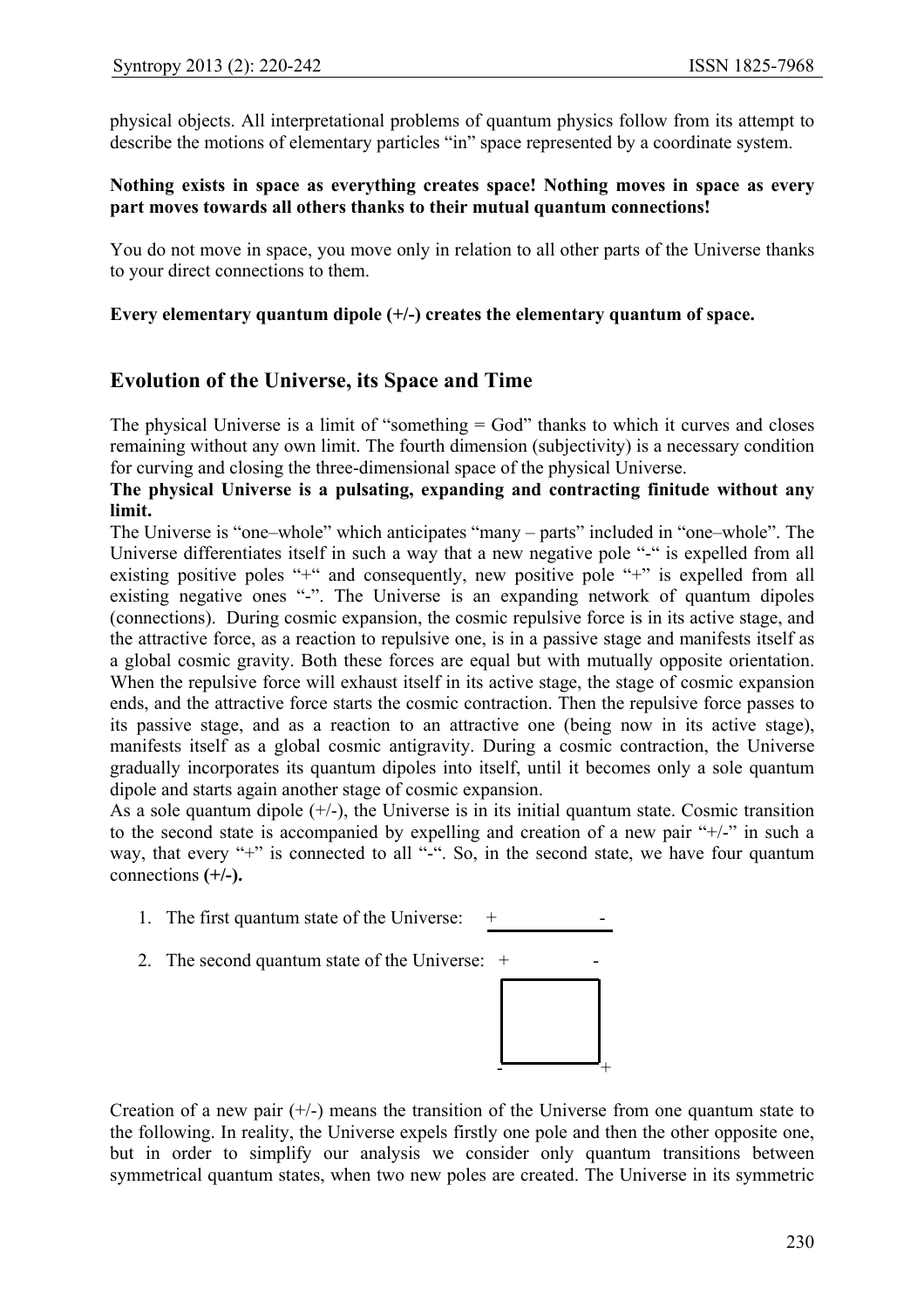quantum state **k** consists of **k** positive and **k** negative poles with  $k^2$  connections – elementary quantum dipoles.

#### **Space is created of elementary quantum connections and their number defines the volume of space.**

The dynamic network of quantum dipoles represents the unitary field which Einstein was unsuccessfully finding in his theory of unified field. This network can be easily described by the matrix in which lines represent positive poles, and columns – negative ones. Points of intersections represent elementary quantum dipoles as connections of opposite poles. Cosmic quantum transition (jump) from one symmetric quantum state to the next during a cosmic expansion can be described by addition of a new line and column  $(k+1)$ . New points of intersections represent new quantum dipoles created during an elementary quantum cosmic transition (jump):

| <b>Quantum state</b> |              | 1              | $\boldsymbol{2}$ |       | $k-1$ | $\bf k$ | $k+1$ | n     |
|----------------------|--------------|----------------|------------------|-------|-------|---------|-------|-------|
|                      | <b>Poles</b> | $\blacksquare$ | ۰                |       | ٠     | -       | ٠     | <br>٠ |
|                      | $\pm$        |                |                  |       |       |         | $+/-$ |       |
| $\mathbf{2}$         | $\pm$        |                |                  |       |       |         | $+/-$ |       |
|                      |              |                |                  |       |       |         | $+/-$ |       |
| $k-1$                | $^{+}$       |                |                  |       |       |         | $+/-$ |       |
| $\bf k$              | $^{+}$       |                |                  |       |       |         | $+/-$ |       |
| $k+1$                | $\pm$        | $+/-$          | $+/-$            | $+/-$ | $+/-$ | $+/-$   | $+/-$ |       |
|                      |              |                |                  |       |       |         |       |       |
| n                    | $^{+}$       |                |                  |       |       |         |       |       |

**The table of increasing cosmic network of quantum dipoles during cosmic expansion** 

All new created quantum dipoles  $(+/-)$  are weaker and longer than existing ones being under the direct control of divine creative activity. The newest quantum dipoles, being longest end weakest at the same time, represent the threads through which God manipulates, managing the evolution of expanding Universe. As this action is now, in contemporary phase of cosmic expansion, very gentle, it looks like it does not exist. The evolving physical Universe is managed according to divine Idea (Word) and consequently reflected in a divine Mind. At every consecutive cosmic quantum jump the divine Idea (intention) determines where, meaning to what distance from every existing quantum pole, a new opposite pole is to be expelled. The enormous number of possibilities for conscious decisions at every stage creates the unbelievably reach field for a free will. Every self-conscious subject has a free will for his decisions what reality he will reflect and create in his imaginations and how he will interact with the world.

The basic quantum equation of the expanding Universe is:

# $V_k = k^2$  where:

- $V_k$  volume of cosmic space given by the number of quantum dipoles,
- **k**  number of positive (or negative) poles as well as the number of elementary quantum jumps of the Universe from the beginning of its expansion and representing the cosmic time

This basic quantum equation reflects the internal differentiation and structuration of the Universe creating thus its own expanding space and flowing time. The detail analysis of this quantum equation with its interesting and important consequences is made in my papers [4],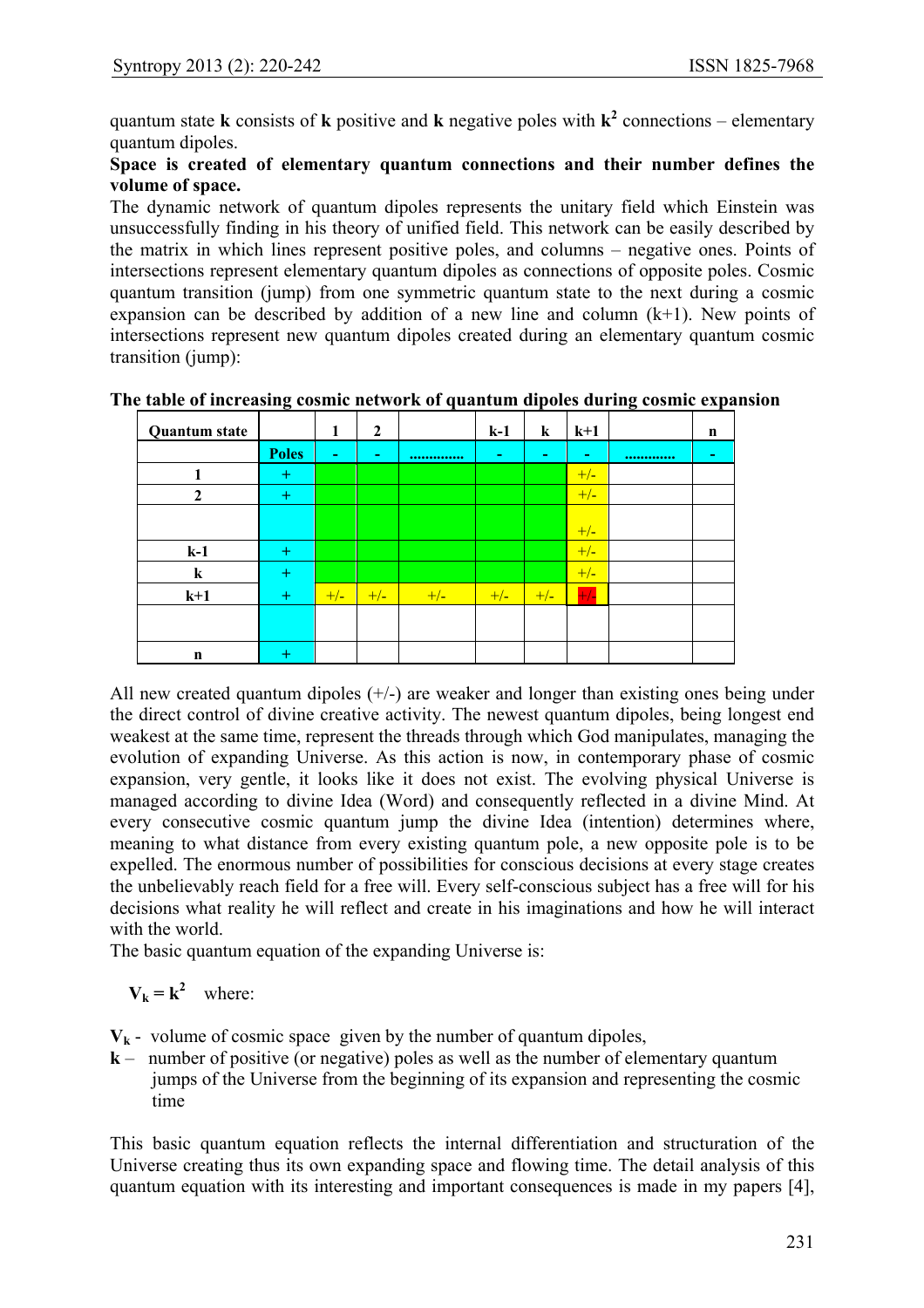[5]. Of course, this equation can show only how three-dimensional space of the Universe is evolving in time, but says nothing about how a divine Idea (Mind) is implemented into the physical structure of the Universe.

# **God and His Universe**

God contains His whole created world in Himself as a subject-object relation, where subject represents the centre (unity) of the world through which God performs His self-reflexion. Unlimited GOD as a subject has His limit (manifestation) in His world (object), which is again unlimited. The relation between God and His physical Universe can be imagined:



God is expressed as a four dimensional reality limited by His three-dimensional space, which is closed, having no limit. The above picture is only an illustration of God, where the fourdimensional reality of God represents His subjectivity (Spirit) manifested through His threedimensional space of the physical Universe. It means that every elementary quantum dipole is not only a holder of elementary quantum of three-dimensional space but, at the same time, it is a four-dimensional quantum of divine Spirit (consciousness).

The relation between God as a subject and Nature (Universe) as a divine object is, at the same time, the relation between inside and outside, one cannot exist without the other. The physical Universe has not its own centre, which is everywhere, in it is self-reflecting Unity (subjective side), where everything is just HERE and NOW. God is always here (everywhere) and now (in every time). Personal **God is a self-creating, self-reflecting and self-knowing Universe**. God acts through the whole Universe, which creates His body (soul), while Man acts through his limited multilevel physical body (soul). The subjectivity and spirituality (selfconsciousness) of personal God is the source of our spirituality. Divine Holy Spirit = "I AM" is the source of human spirit = "I am". The centre of the Universe is in our spirit (our Self), in our "I am". I am in the centre of my world, my Universe. My consciousness creates my world according to my creative imagination and active will. I am in my consciousness which is in me. I am always in the world of my consciousness (subjectivity), I cannot get out. I am always here and now, in my consciousness, but I can manifest throughout my body-soul. Only the world of my consciousness is real with its imaginations, inspirations, feelings, emotions, knowledge, concepts, desires and goals. The outside objective world is my mirror through which I perform my self-reflection. It represents the other side of me and I can "see" it only through my consciousness (subjectivity).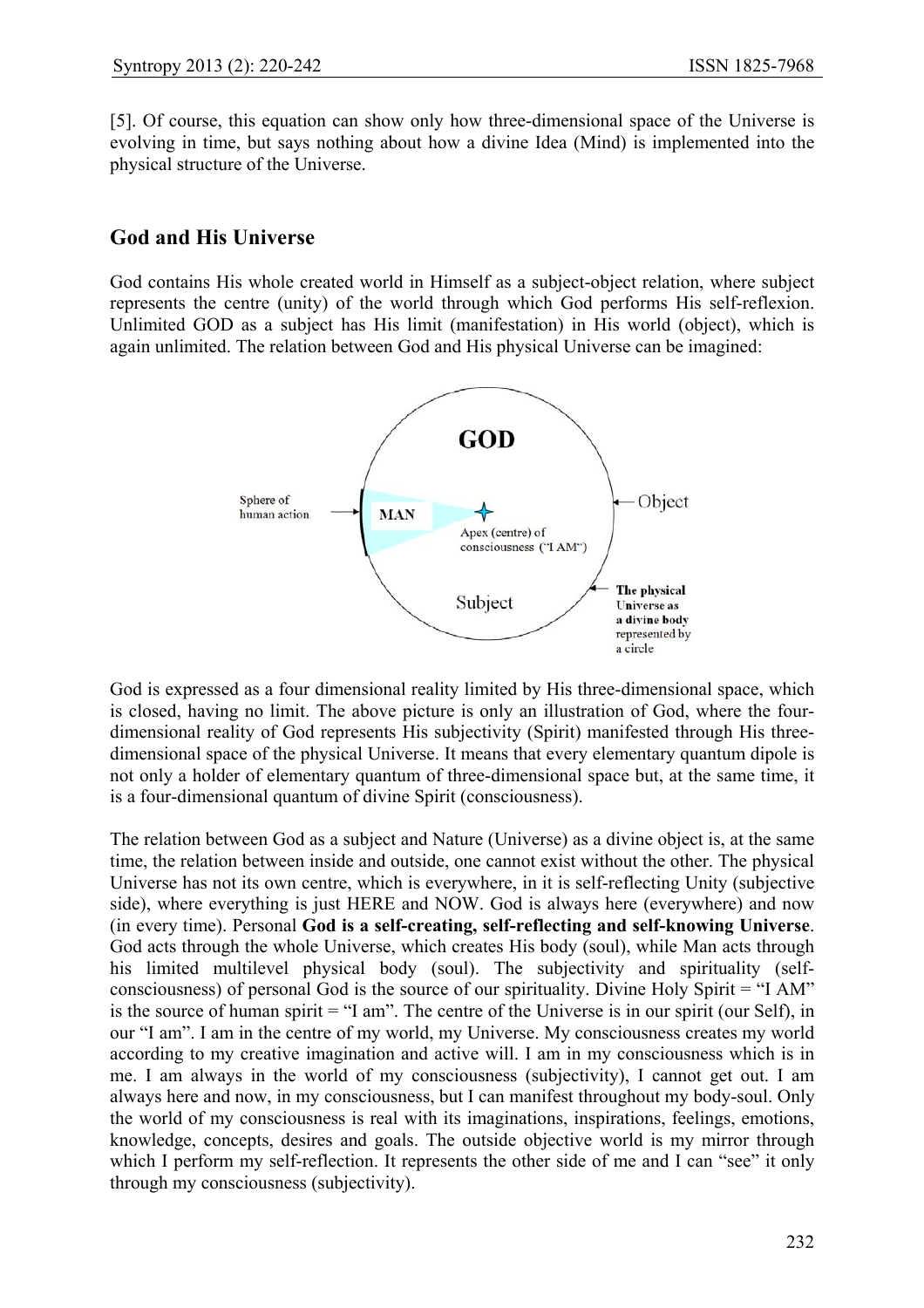# **Father – Son – Holy Spirit**

God as the Father is a starting point of everything. Everything is in Him and He is in everything. He is a self-reflecting Unity of His Universe, the self-knowing, self-conscious and self-creating Person. God as a whole differs Himself into the **Creator** (Son, Christ) and the **Creation**. The Christ (Son) is a quantum structure of the highest spirituality of personal God, His top self-awareness creating His whole multilevel Universe from His own Light (energy). Through the Christ (Son) God relates to His Creation and "looks at it". Holy Spirit is the highest divine level of self-consciousness **"I AM"** creating the spiritual essence of the Son and the Father as well as the relation of the Son to His Creation. Through the Holy Spirit the Father is in the Son who is in the Father. Everything is made of elementary quantum connections – quanta of energy (light) creating the quantum structure of the whole Universe (Father) as well as separated self-closed subtle quantum structure of the Son (Christ) together with His connections (Love) to all other parts of the Universe, especially individual spiritual subjects. Our souls are such self-closed individual quantum structures, through which our consciousness ("I am") is manifested creating our spiritual individuality. There is only One personal God, but He can manifest as the Father (self-conscious Unity of everything), the Son (Creator in His relation to the whole Creation) and the Holy Spirit (I AM).

Through Jesus´s biophysical body the divine Son – Christ was manifested on our Earth. Jesus united the human soul with the divine Spirit enriching it by experience of human feelings, emotions and human pain. In Jesus the close quantum connections between His human soul and the Christ became the part of a new quantum structure of divine Spirit. By Jesus the gap between God and Man was bridged so that the divine Son Christ became Jesus Christ - the true way to God and His Kingdom.

# **Multilevel Hierarchy of Existence**

God operates through the whole physical Universe at its various levels made of different energetic and information structures. Our body (soul), as well as the whole Universe, consists of the following hierarchical levels made of quantum dipoles of different intensity:

- biophysical and vegetative
- sensual (astral)
- mental (intelligence)
- spiritual (self-consciousness emotion, mind and free will)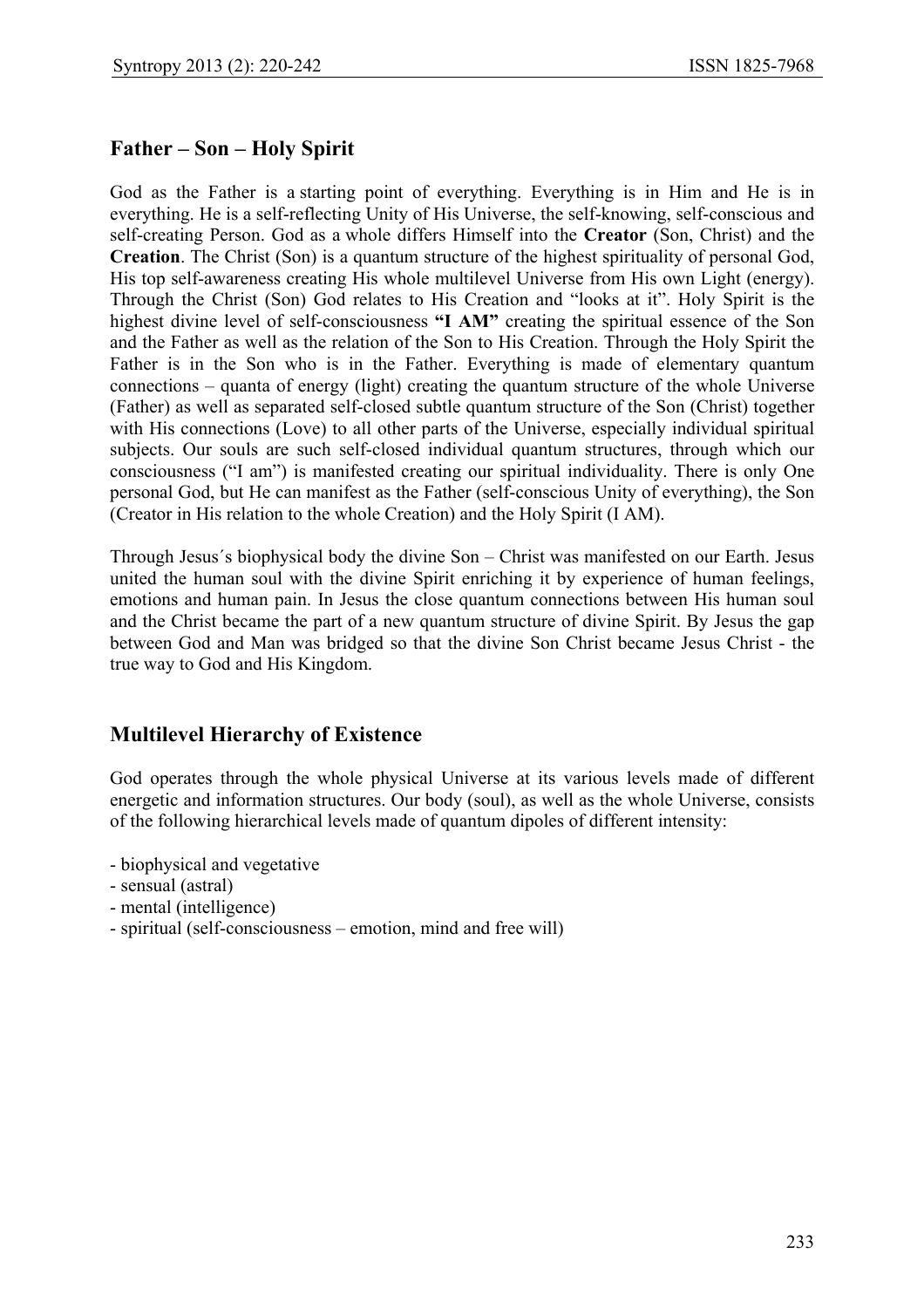

All these levels, including mental and spiritual souls, are self-closed and self-reflecting physical (energetic) structures mutually interconnected and made of elementary quantum dipoles – photons  $(+/-)$ . They define the sphere of physical reality through which we operate just directly. So the physical Universe is hierarchic, as well as our bodies-souls are. The Heaven is also physical, but located at higher levels of cosmic hierarchy created of much weaker and so subtle quantum connections unreachable now for our corporal senses and measuring devices. Human consciousness operates through all these levels, but now it looks like it acts only through the biophysical reality achievable for our five corporal senses. Corporal death means only that human consciousness finishes its acting through five biophysical corporal senses and starts to operate through astral as well as mental and spiritual levels.

The multilevel body-soul, through which the consciousness operates, differs by the range, richness and depth. Plants acts only through the biophysical and vegetative level, while animals include also sensual level and some aspects of mental one, only human consciousness acts throughout all levels of hierarchy. Only through spiritual soul (Mind and Emotion) as the highest level of hierarchy we can manifests our self-consciousness. Animal souls do not possess the spiritual level (self-conscious "I am") which is outside and leads them through their instincts as their external agent. Animal souls are not self-conscious, they are only selffeeling and sensual, possessing some mental aspects. The biophysical layer of human consciousness is represented by neuron networks of brain and nervous system, while vegetative and sensual bodies represent the networks of subtle quantum connections (dipoles). These layers are also present in an animal soul, but only a human soul has a spiritual level, so it is immortal in its unity with the Spirit. Through the human biophysical body the Spirit can experience a big range of feelings and emotions otherwise unreachable. These feelings and emotions create the human psychic that allows the soul to experience various states of consciousness from the highest beatitude to despair, from love to hate, from clear mind to confusion, from enthusiasm to apathy, etc. The spiritual and mental soul is connected to a biophysical body through the astral (sensual) and ethereal (vegetative) souls. All levels of human body-soul represent relatively separate complex structures made of elementary quantum dipoles of different intensity, but all they are mutually interconnected, as everything is connected to everything, and create the unity of a human being.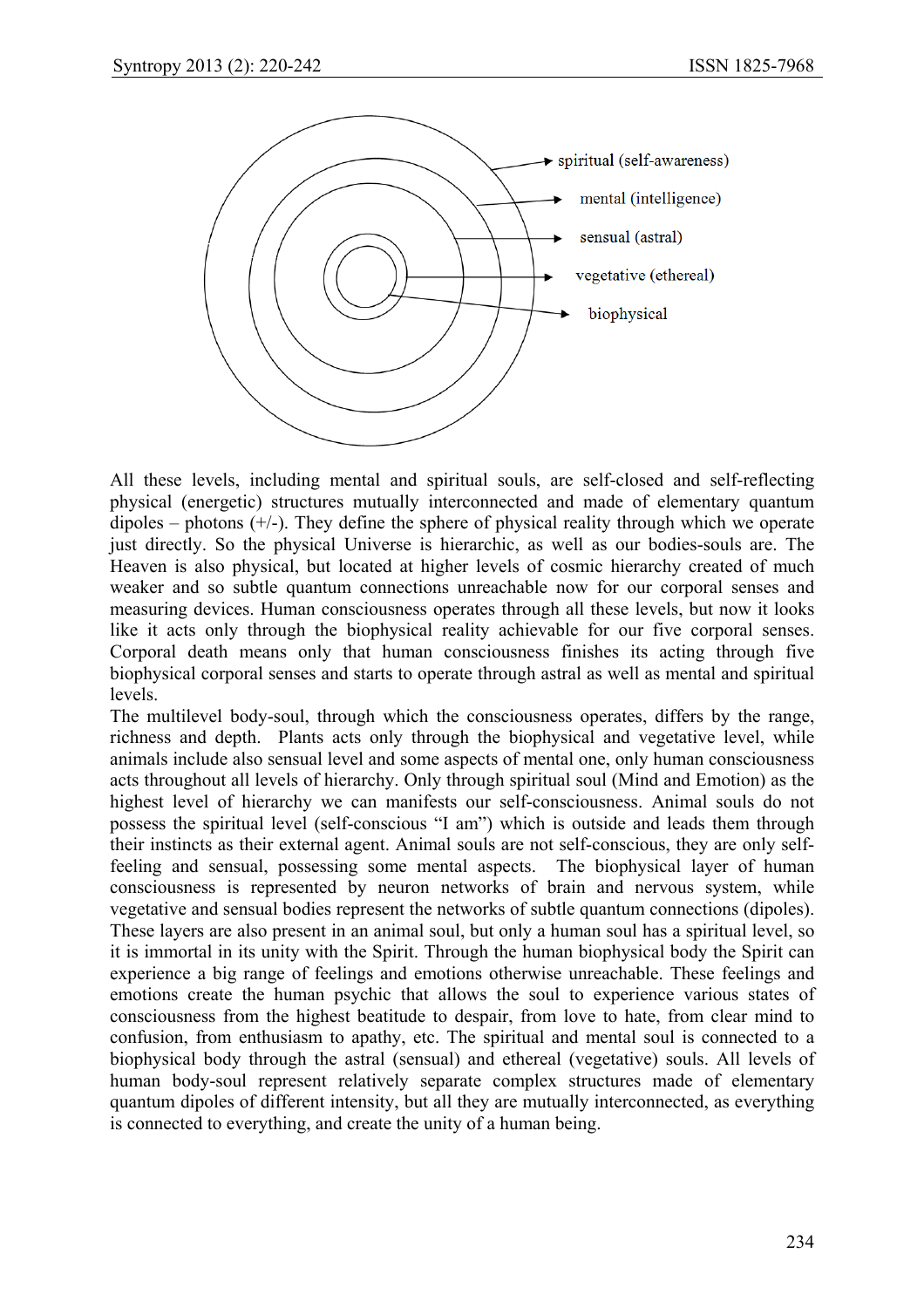We cannot say that our spiritual souls are embodied in our biophysical bodies as they are only in a close mutual connection. OBE (out-of-body experience) is just the evidence that the spiritual and mental soul together with its astral body can free its close connections to a biophysical and vegetative body. Very interesting are also experiments carried out at Ljubljana, Slovenia, presented by Amrit S. Sorli in the paper [11] showing that after the death of living organisms their weight decreases. It means that higher quantum structures (vegetative and astral bodies-souls) are released from their biophysical bodies carrying away a certain mass (vital energy).

Our self-closed and self-reflecting spiritual souls highly overreach our limited physical bodies and can penetrate the whole Universe thanks to mutual quantum connections. Our close connections to the highest spiritual soul of Jesus Christ are the source of our spiritual inspirations and high human qualities (love, wisdom and creativity) leading us to the Kingdom of Heaven.

My biophysical body together with its vegetative sphere is developing according to information coded in DNA, while my astral body-soul is already finished immediately after my conception, because my DNA contains the full information for evolution of my biophysical body creating its astral image (astral body) according to which my biophysical body is evolving. At the moment of conception the complex quantum structure of my spiritual soul is created possessing a spiritual spark for my spiritual development during my life. The whole human individuality with all its hierarchical levels, including spiritual soul, is created at the moment of its conception waiting for its future development, so a pseudo-humanistic advocacy of abortion cannot deny that it is just a killing of a human being having obtained no chance for its spiritual evolution on Earth.

#### **Jesus said: If they say to you, 'Where have you come from?' say to them, 'We have come from the light, from the place where the light came into being by itself, established itself, and appeared in their image.' <sup>2</sup> If they say to you, 'Is it you?' say, 'We are its children, and we are the chosen of the living Father.' (Thomas, 50)**

"The light comes into being by itself" – it means that the Light (Universe) differs itself by creation of new and new quantum dipoles (photons) from already existing ones during cosmic expansion. The quantum structure of human spiritual soul is formed during a conception just from these new created quantum dipoles, which are very subtle and week. So we need lower levels including biophysical body to take energy from them and so strengthen and form our spiritual souls during our spiritual development on Earth. In contemporary stage of cosmic expansion this is the only way how to create new spiritual beings unlike early stages of cosmic expansion when the new quantum structures of angelic spiritual souls were enough energetic to be fully self-aware at the moment of their creation.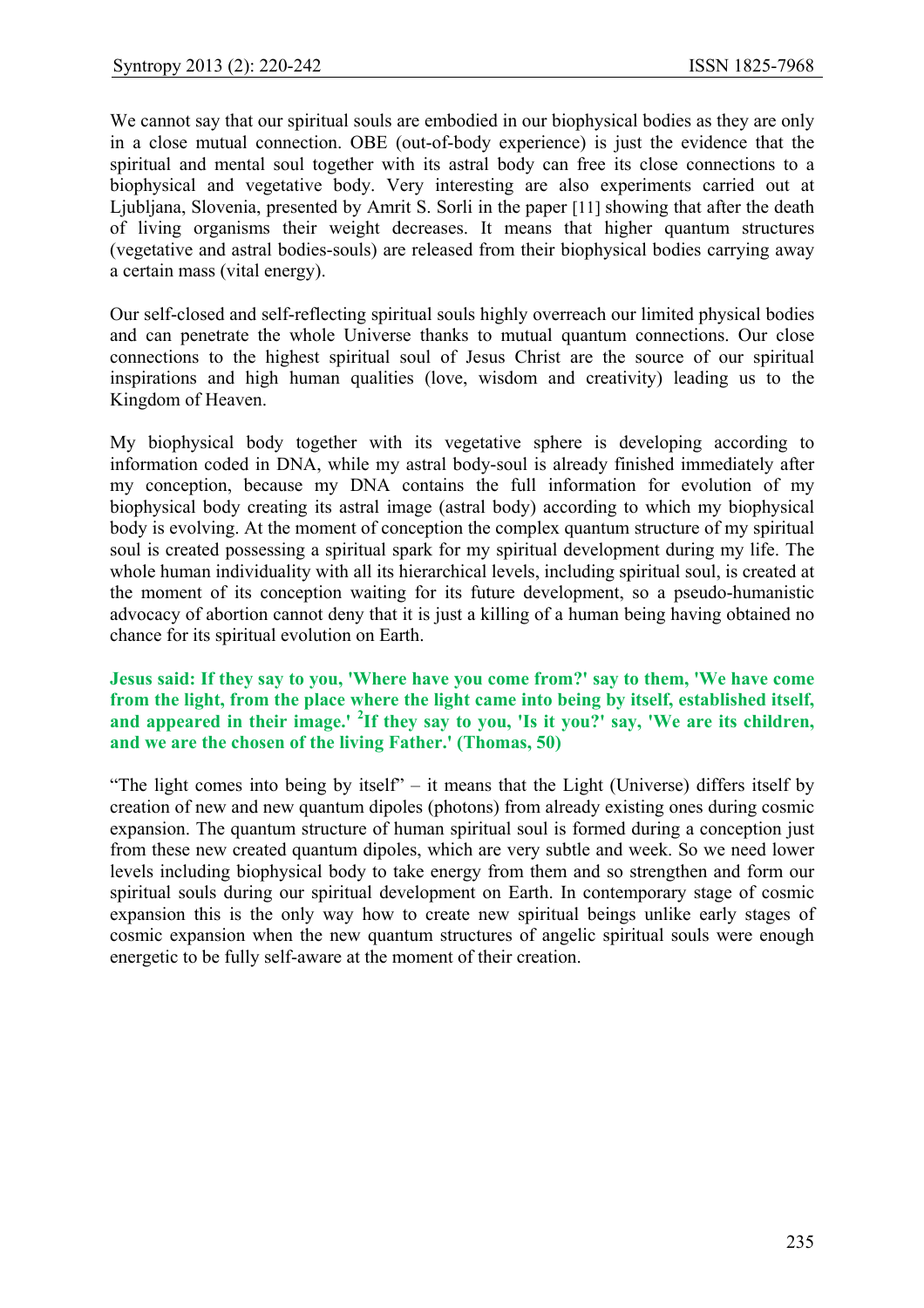# **Mind-Body Dialectics**

The greatest mistake of idealistic and theological philosophy is an assumption that spiritual means immaterial or unphysical as well as materialistic declaration that our consciousness is only a function of our biophysical brain and its activity. The knowledge of the Unity Principle can show quite clearly that everything must be physical including personal God and our spiritual souls. As everything is made of elementary quantum dipoles +/- including our spiritual souls, there is no "mind-body" dualism, but only "subject-object" dialectics. Our spiritual souls are physical as they represent the self-closed quantum structures of high complexity made of subtle elementary quantum dipoles (connections).

#### **Spiritual does not mean unphysical. It only means a self-conscious subject with its Mind, Emotion and Will.**

God is spiritual because He is universal self-conscious "I AM" and "I WILL", but He is at the same time physical, performing His self-reflection through His physical soul - the physical multilevel Universe. God is not outside His physical Universe, He is in it, which is in Him. God represents the self-reflecting and self-conscious Unity of His physical Universe.

The physical Universe (object) is united in God – subject in which the whole unbelievably rich complexity of the Universe is just present. Only through energy God can manifest His creative Will by creation of His own world. Energy of the Universe is energy of divine Consciousness. Its quantity as a basic quantitative characteristic of God and His Universe is constant. To say that God creates energy is nonsense. Energy is an eternal attribute of GOD so it cannot be created. **God is the Light of the World.** God is just the Light (energy) that everything is made of.

The Heaven as a part of the whole multilevel physical Universe is also physical and made of subtle quantum dipoles (structures) unreachable for our temporal biophysical senses. Thinking as a spiritual activity is at the same time a physical activity. Divine thinking is a creative activity, through which God creates the reality at all levels of His hierarchy. At the level of biophysical reality it is manifested through the creative evolution of life on Earth. The whole physical Universe represents the physical body of God although it seems that it has its own independent existence. It is because now, in contemporary phase of cosmic expansion, God manifests markedly through His very long and week (subtle) quantum connections (dipoles). New quantum dipoles arising during cosmic expansion are just threads through which God perpetually manages the cosmic evolution according to His own creative Intelligence (Word) which is gradually included into the evolving information structure of the physical Universe. So the informational structure of the Universe represents the imprinted and encoded creative power of divine Intelligence which is the source for creative evolution at all levels of the physical reality including our Earth.

Divine Consciousness is a starting point of everything playing the primary role in relation to its physical manifestations. It is not impersonal cosmic consciousness but divine Consciousness of personal God as a subjective (self-reflecting) Unity of everything, who creates His own physical word (Universe) by internal structuration and differentiation (evolution). So Consciousness as a self-reflecting Unity represents the essence of existence with its basic elementary constituent – bipolar relation of opposites (quantum dipole).

Human body consists of all above mentioned hierarchical levels through which human mind can operate (biophysical and vegetative, sensual, mental and spiritual) although now it seems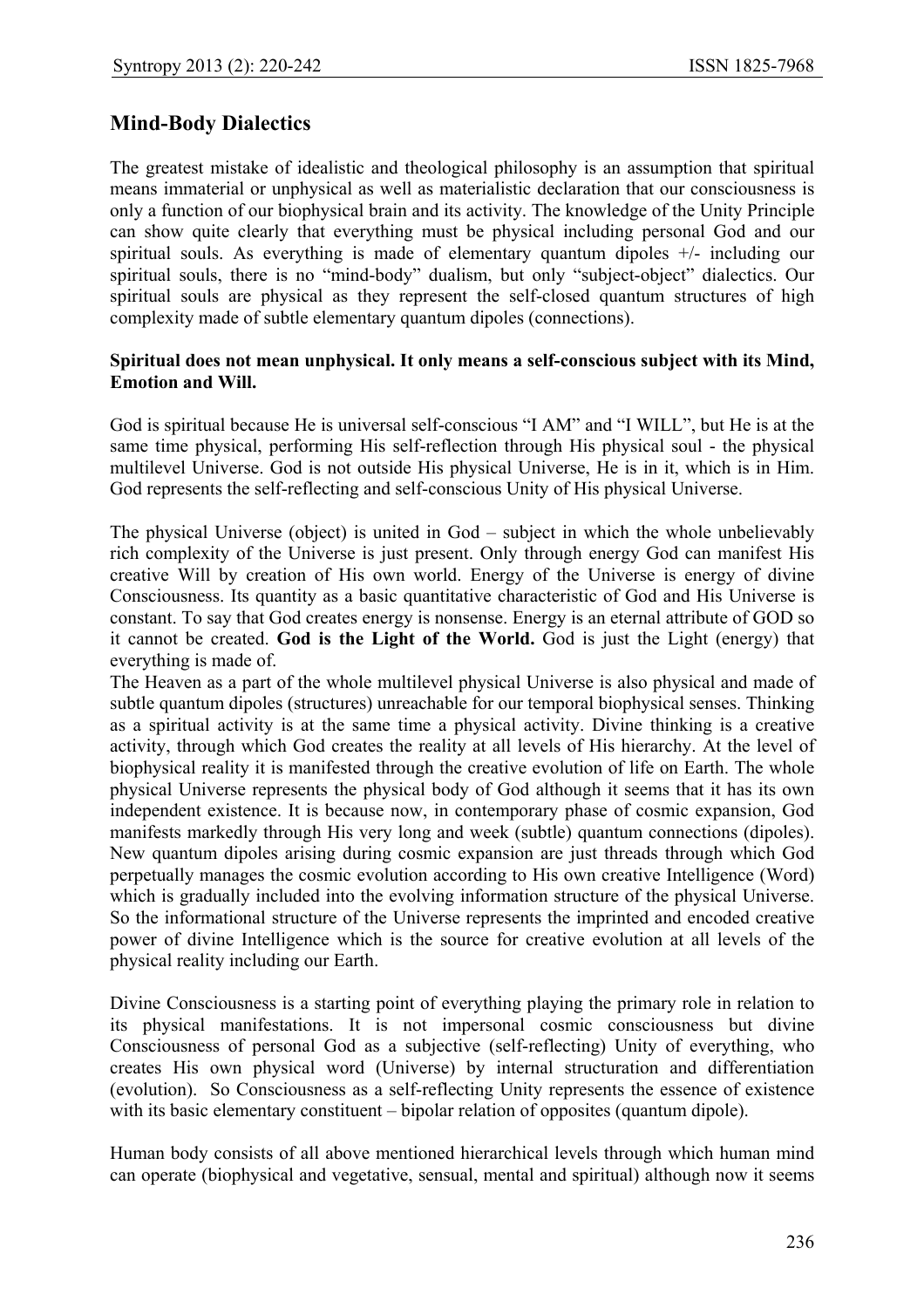that it operates only through biophysical level. After the death of our biophysical and vegetative body, the level of physical sphere, through which our mind (spirit) will operate, will change to the level of astral, mental and spiritual reality and we will interact with it mainly by direct non-local quantum connections in contrast with contemporary local touch sensual interactions. Even now on Earth some people have the ability of **direct conscious (mental) action** at objects **(psycho-kinesis)** or people **(telepathy)** through direct quantum connections. There are also other paranormal phenomena confirming the direct action of consciousness at the physical reality.

My spiritual and mental soul just creates my true essence, my self-consciousness. Its development depends on my volitional and creative effort. I am determined by my consciousness. I am in it and it is in me. The evolution of my spiritual soul during my life means its internal differentiation and enriching in order to achieve the highest possible level of my self-consciousness with all its aspects: emotion (love), wisdom (knowledge) and free will (freedom and creativity). My biophysical body with its brain is just the instrument through which I evolve my spiritual and mental soul. I need it to my evolution during my life. But the main aim of my life is to evolve and prepare my spiritual soul to come close to the highest Spirit (Christ). The spiritual spark in my soul is a divine gift for me in order to form it to the level able to accept the divine Holy Spirit and prepare my soul for God as my gift for Him and for myself. Our way to God is the way to the highest level of wisdom, love, spiritual freedom and creativity representing the true sense of our life on Earth.

Materialists accept the mind as only a function of brain activity producing my subjectivity, my "I am" as its function. Yet, I accept my brain and biophysical body only as my instrument and temporary ownership that I use to play my own game in my life on Earth developing my own spirituality. The brain is an instrument for my acting at the level of biophysical reality. It can only limit me in my effort to evolve and manifest my own intelligence, my mind. But it is remarkable that it has been developed to the level of nearly no resistance for evolution of my intelligence and creativity. How much idle reserves it hides inside, they are only waiting for their usage! What a foresight is hidden in its evolution! This foresight is just the evidence that evolution is not blind but creative. The spiritual soul (human consciousness) forms holistic imaginations. Creative thinking activates electrochemical processes in a brain and its nervous system accompanied by the flow of holistic spiritual imaginations. Only through brain activity spiritual ideas, plans and aims can be converted to the physical activity of my body, and reciprocally, the external energetic influences are transmitted and transformed to the flow of holistic spiritual imaginations (pictures, sounds, tastes, emotions, thoughts, etc.). A biophysical aspect of memory is needed mainly for fixation and coding the kinetic habits that can be manifested later almost automatically. We cannot manifest physically a number of our imaginations if we have not developed the needed physical skills. I cannot transfer the imagined music to singing or playing if I have not trained the required habits, I cannot paint a beautiful picture in my mind without consequent skill. The imaginative, intellectual and emotional world as a product of spiritual soul is the greatest miracle of human existence. What a complex physical organism with its brain had to be evolved to manifest the spiritual world at the level of Earth!

Self-consciousness, mind, emotions, will and conscience are the exclusive abilities of spirit and its soul. Through mind (rationality) the spirit is oriented to the objective world in order to know and accept it. Through emotions (spiritual heart) the soul is oriented to its spiritual subjectivity.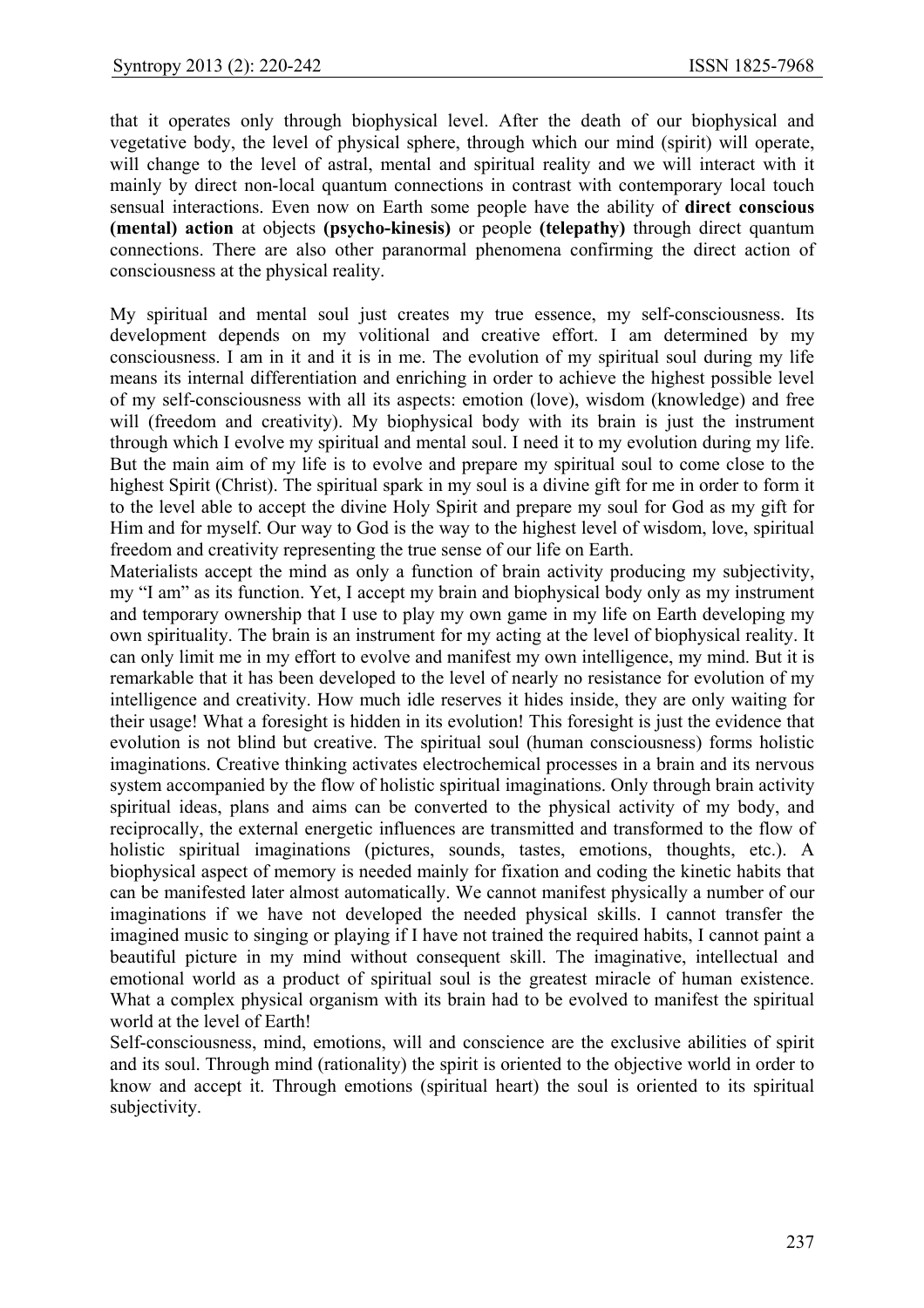**Rationality and emotionality are two opposite orientations of spirit and its soul:** 

**- through local touch interactions perceived by five corporal senses, which create the sensual level of consciousness, the objective world is mediated to our consciousness from "outside" and knowable by our rational thinking,** 

#### **- the subjective spiritual world of consciousness, manifested by our emotionality, intuition and spiritual insight, operates through non-local quantum connections penetrating the whole reality**

Two brain hemispheres correspond to this differentiation. The left hemisphere is oriented to abstract analytical thinking and objective world, while the right one – to emotions and intuition. Man is wise if both his rational and emotional intelligences are highly developed.

Man combines sensual and spiritual consciousness in himself. The higher is his spiritual consciousness with its free will, the more free and developed he is. Consciousness creates the world quite different from the physical one. Matter as such represents only energy vibrations while the spiritual world of consciousness is full of feelings, thoughts, emotions, pictures, melodies, colours, tastes, scents, concepts, ideas, inspirations and imaginations. Human consciousness has a great imaginative ability with its consequent creativity. If imaginations follow from spiritual inspirations, man can create fascinating artistic and spiritual products bearing a stamp of spiritual spark and originality, sometimes even genius.

For everybody only his subjective world is really true. Real are states of his soul – pleasure, sorrow, pain, enthusiasm, despair, love, fear, hate, peace, anger, feelings, imaginations, etc. Spiritual "*I am*" represents the highest reality and the truth. The objective world is only an outside mirror for self-reflection.

#### **Consciousness is a unity of self-closed and self-reflecting system of high ordered complexity made of elementary quantum connections – dipoles (+/-). Entropy and Syntropy as aspects of the Unity Principle**

The knowledge of the Unity Principle can give new insights into the law of syntropy. From the viewpoint of the whole Universe, entropy and syntropy are in mutual dialectical relation. Expansion of the Universe is a consequence of its internal differentiation and structuration accompanied by the decrease of its average energy density that physicists interpret as the increase of entropy of the expanding Universe. But, on the other hand, it means the increase of its ordered complexity and information richness united in a divine Consciousness and so the increase of cosmic syntropy. The increase of entropy of energy, represented by the decrease of its average density, means at the same time the increase of internal structuration and differentiation, so the increase of syntropy of the whole Universe. Entropy and syntropy are two faces of the coin in this case.

But if we want to study the relations between entropy and syntropy at various systems and levels of reality, we have to notice the principal difference between two basic physical interactions:

#### **- local mechanical (touch repulsive pressures) - quantum non-local interactions**

While local mechanical interactions (repulsive pressures of quantum dipoles) are manifested by the law of entropy (dissipation, disintegration, disorder and destruction), non-local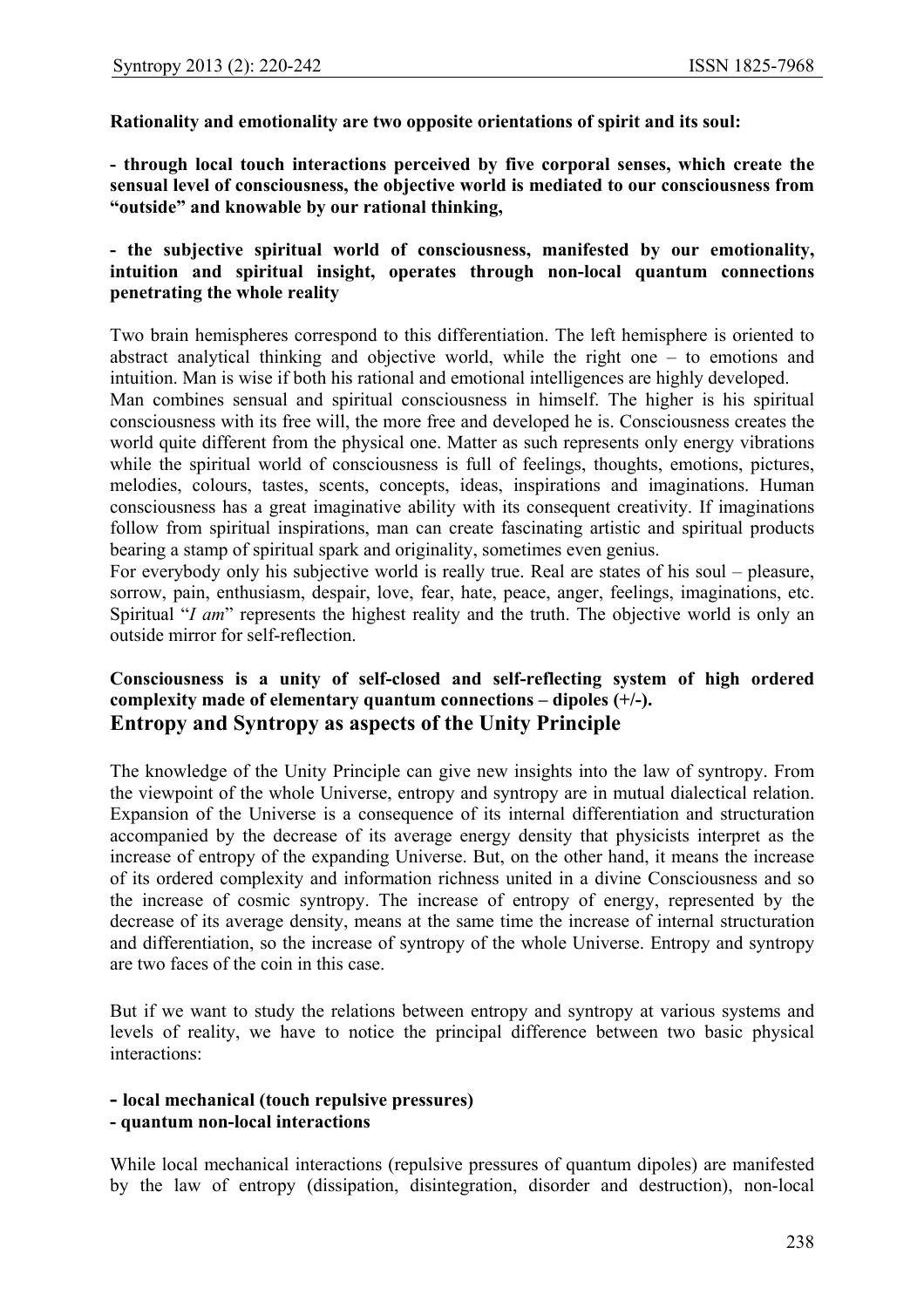quantum connections are responsible for the dominant role of the law of syntropy (differentiation, structuration, growth of complexity, life, consciousness and creation).

The law of entropy (second law of thermodynamics) is manifested only through mechanical processes in thermodynamic systems where pressure, density and temperature tend to become uniform over time as they result from local mechanical collisions and mutual pressures of its particles (local interactions). A formal mechanistic approach, refusing the existence of nonlocal interactions, leads to the false impression about the determining role of entropy in the behaviour of the whole Universe. But local touch interactions between objects represent only a subsidiary aspect of reality made of direct non-local quantum connections. High binding energy of structures like protons cannot freely flow to energetically weaker structures like electrons or even the vacuum. Even gravity contradicts the law of entropy as it causes matter (energy) to flow from places with its low density to those with its high concentration. The Universe is not mechanical (entropic) but dialectical (syntropic) built according to its Unity Principle where the law of syntropy plays the dominate role as a manifestation of divine creativity.

The Universe as a whole transits from one quantum state to the following, it means, there is only one basic **cosmic time defined by elementary quantum cosmic jumps** where every actual quantum state defines the simultaneity for the whole Universe. This fact excludes the possibility of the Universe to have two different flows of time – forward and backward. The retroactivity presented in the theory of syntropy [10] as a flow of energy from the future to the past is a seeming phenomenon. If our nervous system shows pre stimuli activations, it means that it is informed in advance through direct **non-local quantum** connections about stimuli that will appear in the future as **local interactions**. As our emotional level reacts to them through the nervous system in advance, we suppose they come to us from the future like effects appearing before their causes. Yet this information is not coming from the future but from higher subtle levels, even from the spiritual emotional one, and is mediated just through present direct non-local quantum connections (dipoles). Our sub-consciousness, connected to the whole reality, can "feel" in advance through direct quantum connections representing the "invisible reality", what reality will be later manifested at the "visible" level. On this basis some people can forecast or feel the events that will appear later at the "visible" reality. Processes that look like random at the visible "objective" level are not quite random at the quantum invisible emotional subjective level. On the other hand, our emotional or thinking activity concerning the future facts can influence them from higher spiritual quantum levels (emotions, thinking) in such a way that they will appear later at the "visible" level in a form evoking the impression that information of them we have already obtained in advance. It means that the **future** in contemporary theory of syntropy is the **presence** at higher hierarchical levels of quantum reality from the viewpoint of the Unity Principle reachable for our subjective intuition. This comparison does not mean my critics of the theory of syntropy, just contrariwise, I highly appreciate its ideas and breakthrough experimental results showing clearly that the true reality is quite different from that presented by contemporary positivistic and post-positivistic science, which mechanical materialistic paradigm have to be changed dramatically. I am sure the knowledge of the Unity Principle can support the theory of syntropy in the sense of its simplification, clarification and importance as it shows that syntropic processes based on direct non-local quantum connections are primal, dominant and fundamental, while entropic ones, based on local mechanical touch interactions, are only subordinate.

Entropic mechanical processes lead to disintegrations of systems, while syntropic ones - to their evolution and reinforcement. Our biophysical body with its vegetative level represents a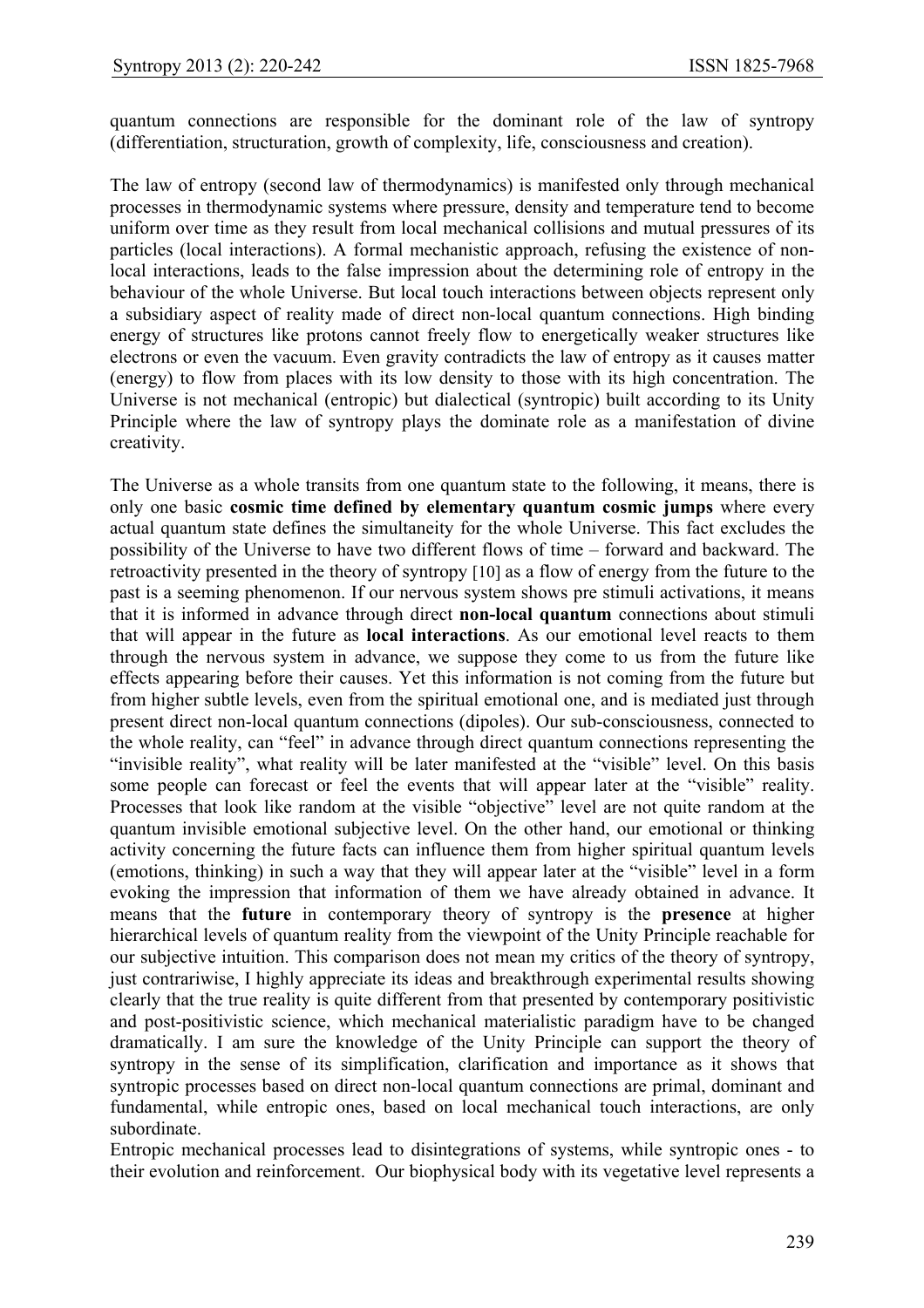dynamic equilibrium between entropic and syntropic processes. A biophysical body functions mainly through mechanical processes  $-$  e.g. flows of blood or electric signals in a nervous system, while the vegetative level represents its quantum superstructure of non-local quantum connections managing automatically the vegetative processes in a human body. Both these levels (biophysical and vegetative) create an inseparable unity, so that the death of biophysical body leads consequently to the gradual decay of its quantum vegetative superstructure. The death of biophysical and vegetative body is a consequence of superiority of entropic destructive processes over syntropic ones. Quantum superstructure of vegetative level is not enough strong to prevent the destruction of biophysical body. Quite different is the situation regarding our spiritual and mental soul together with its astral (sensual) body. Our soul represents a self-closed quantum structure of high complexity made of very subtle quantum dipoles mutually interconnected into the indestructible unity (our subjectivity and individuality), because the mutual local repulsive pressures (entropy) are so weak that cannot destroy our spiritual soul. At this quantum level the syntropy plays the dominant role guaranteeing our immortality. The soul frees its close quantum connections to the biophysical body after its death and starts to act at higher and more subtle levels of physical reality. The quantum structure of spiritual and mental soul is created at the moment of our conception and uses the energy of biophysical body for its own evolution during its life on Earth in order to become stronger, freer and conscious. Our biophysical body is a product of creative evolution of life on Earth, but not our spiritual and mental soul, which is created at the moment of our conception defining our human personality and developing during our life on Earth. Our subjectivity (unity) comes just directly from the subjectivity (unity) of personal God and, being fully syntropic, cannot be destroyed by entropic processes in our biophysical body.

Only mechanistic approaches to the study of evolution can lead to the false conclusion that evolution is a blind process following from the postulates of Darwinian or Neo-Darwinian theories. **Evolution** of the Universe at all its hierarchical levels is a **syntropic creative process** because the Universe is a living body of personal God, so the evolution is oriented to the highest levels of Consciousness (I AM), spiritual creative power and freedom, representing the final goals.

Information plays a crucial role in syntropic creative processes. **Information is a reflection of something in something else, it means communication**. The elementary quantum dipole (+/-), thanks to its bipolarity, represents the elementary quantum (bit) of information and the Universe is a living divine energy-information organism of the highest complexity. From the viewpoint of information, the Unity Principle can be expressed by the following sentence: **"Everything communicates with everything else"**.

Physics deals only with physical (energy, mater, space and time) aspects of reality and knows nothing about its information essence which is much more important. Physics cannot see this **informational aspect as a manifestation of divine Mind (Imagination)**. The increasing cosmic network is at the same time the increasing information structure to which the creative divine Mind imprints its Idea – Word – Intelligence. Creative consciousness of God creates unceasingly its own world that reflects and interprets by His Imagination. This eternal communication of God with Himself is the information process at the highest levels of divine game, which of course, is manifested at all hierarchical levels of reality with many active conscious players.

The Universe as a whole looks like a **dynamic cybernetic evolving living system** where every consequent elementary quantum step (jump) is under the direct control of a divine Idea (intention-goal-imagination) defining what choices are to be performed among enormous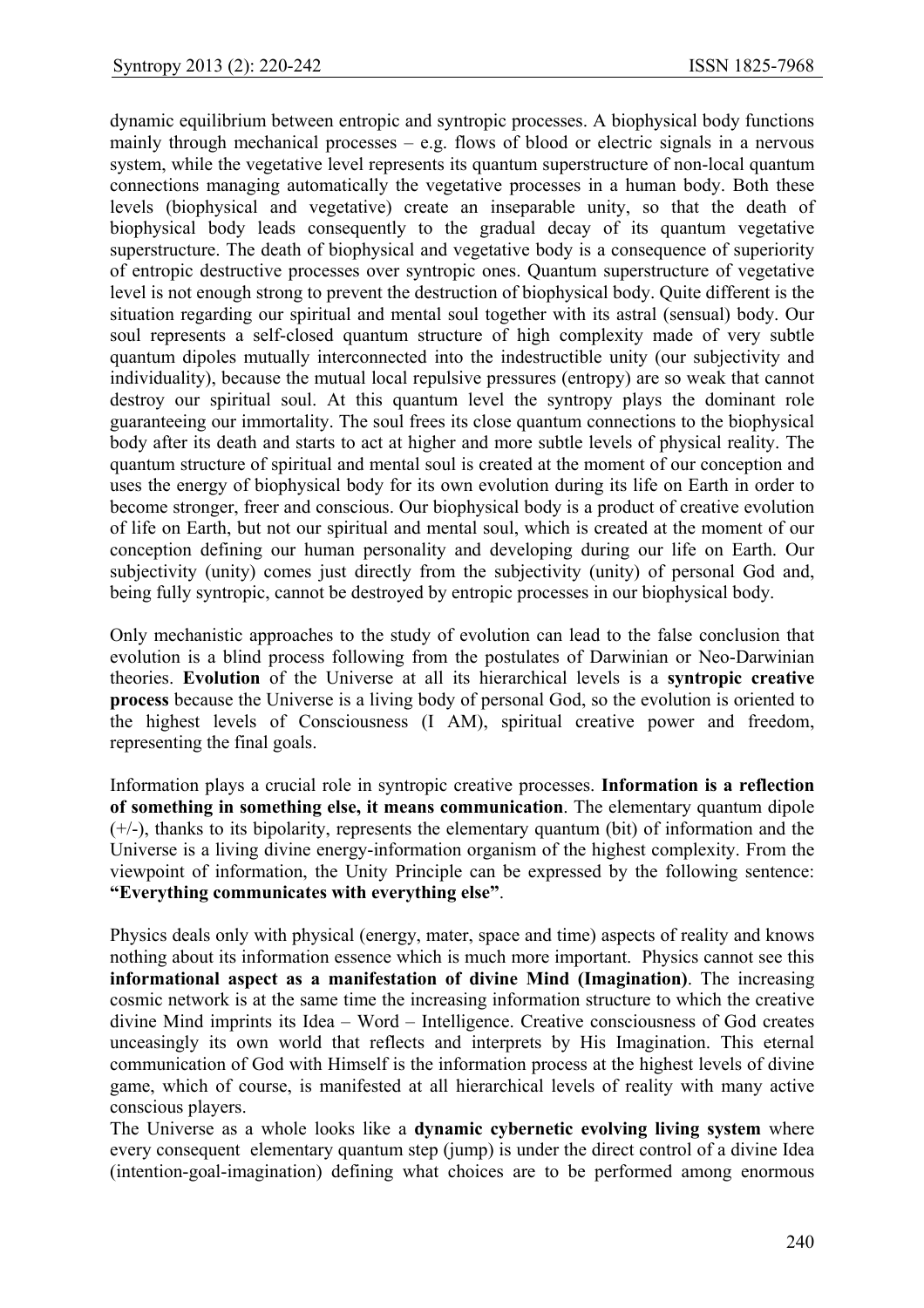number of possibilities. Intensions and decisions, through which God manages the evolution of the Universe, manifest His creative free WILL which is limited by the actual state of the Universe and possibilities existing at every step of cosmic evolution. There is huge number of possibilities for a free choice at every step of cosmic expansion. The evolving Universe looks like a big computer (hardware) constantly computing its future states from its current state according to its own computing program (software  $-$  divine Mind) reflecting the divine goals to which the cybernetic process is directed. Information is a holder of **creative power** of consciousness. Creative divine Mind is incarnated into **the information structure** of the whole Universe, from which the needed information is gradually scanned and transformed to the evolving coding system of DNA. Creative evolution on Earth is managed through genetic mutations which variations result in an enormous diversity of living organisms. The process of mutations and selections is not blind but organised according to already existing and gradually evolving information coded in the quantum information structure of the whole Universe. Living forms evolving on Earth have their ideal forms (quantum structures **attractors**) situated at higher subtle levels of the Universe (divine Mind). The richness of life with almost infinite number of beautiful living forms on Earth is just a clear manifestation of unbelievably high creative Intelligence of Nature as a direct consequence of the highest Intelligence of personal God who represents the **final attractor** towards which the whole syntropic process of human spiritual and social evolution is oriented. The closer we evolve towards God, the more conscious, happy and free we become. Jesus Christ expressed this by the words: **"I am the way and the truth and the life. No one comes to the Father except through me" (John 14:6)**

Evolution of human consciousness is impossible without evolution of society as only a social life can create conditions for rich and complex manifestation of spiritual nature of Man. Man as individual as well as social human being evolves his spirit (self-consciousness) through his social activity, volitional efforts, individual abilities and social conditions. People differ according to the level and contents of their souls, so they can stay at different levels of individual spiritual evolution. The main goal for everyone should be the highest level of spirituality coming from God (Jesus Christ) in order to achieve the Kingdom of Heaven (spiritual freedom) not only in our individual souls but also in a social organism. Human desire for heaven heights of spirit cannot be destroyed as it is a basic motive power of individual as well as social development. The higher is the level of society the more complex are material and spiritual needs and relations of their members. The more differentiated they are the more mutually linked is the social organism. Mankind must realize that its future progress does not need destructive fights between separate parts but a mutual cooperation and coordination in order to achieve the high level of richness and freedom. Not only separate geographic regions but all spheres of human activity like economics, politics, science and technology, informatics, culture and faith are becoming more interconnected. Social evolution accelerates thanks to the grandiose increase of information processes playing the crucial role in the law of syntropy. It is impossible for the Spirit to be a loser, so its final victory is inevitable. God brings a true sense to our life being the Way, the Truth and the Life. Mankind is awakening from the dark long-lasting materialistic sleep and the darkness of the 20-th century is to be replaced by the spiritual Light of the 21-st century.

The knowledge of the law of syntropy should lead to the increase of human dignity in order to accept again Man as an immortal spiritual being whose spirituality follows directly from the spirituality of personal God. Contemporary science based on materialistic positivistic and atheistic paradigm and ideology degrades Man to the position of mortal, self-aware and egoistic animal subordinated to Neo-Darwinian postulates, according to which we are only